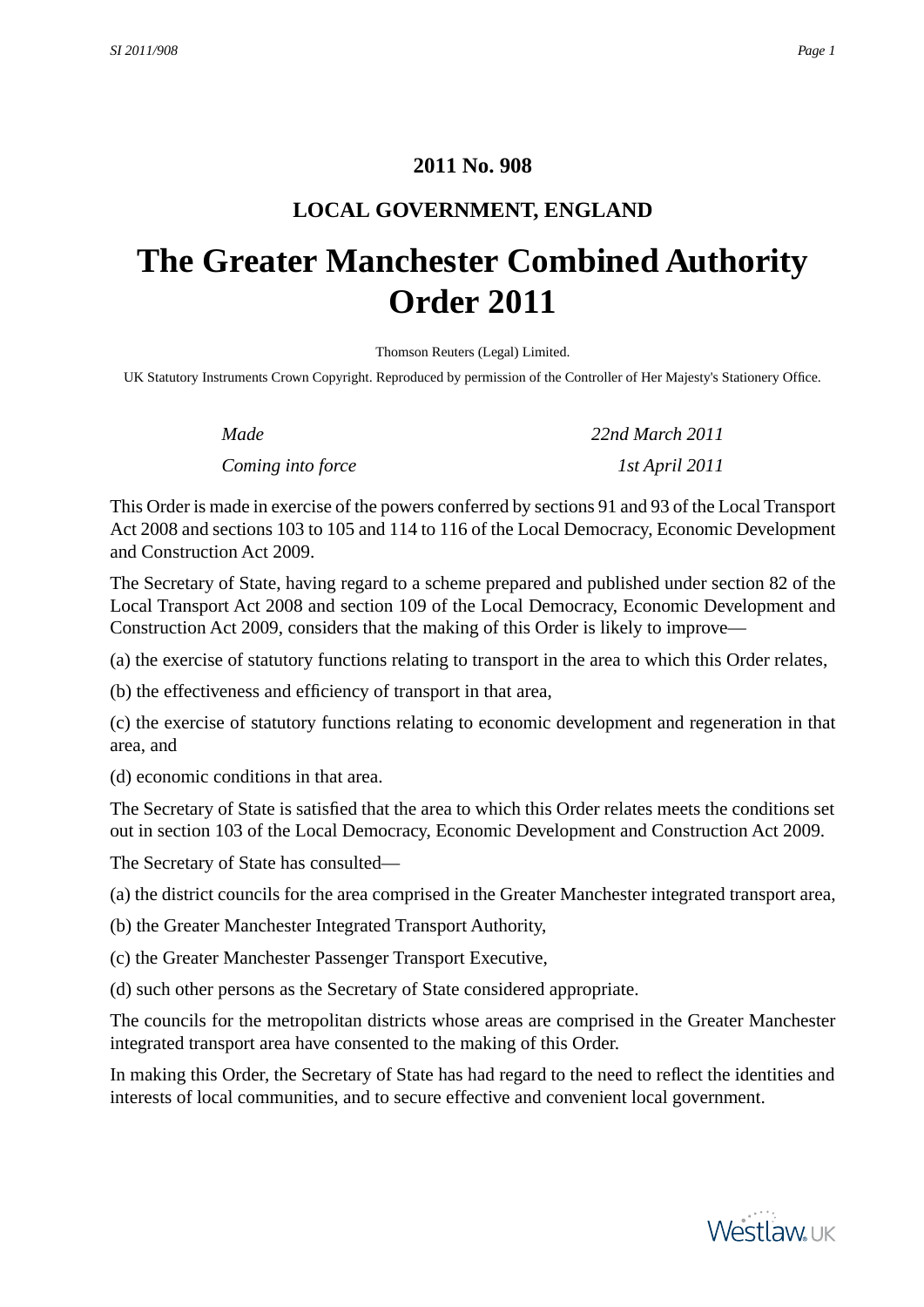A draft of this instrument has been approved by a resolution of each House of Parliament pursuant to section 94 of the Local Transport Act 2008 and section 117 of the Local Democracy, Economic Development and Construction Act 2009.

Accordingly, the Secretary of State makes the following Order:

#### **Extent**

<span id="page-1-0"></span>Preamble: England

## **PART 1**

## **General**

#### <span id="page-1-1"></span>Law In Force

## **1. Citation and commencement**

This Order may be cited as the Greater Manchester Combined Authority Order 2011 and shall come into force on 1st April 2011.

#### **Commencement**

Pt 1 art. 1: April 1, 2011

#### <span id="page-1-2"></span>**Extent**

Pt 1 art. 1: England

**Law In Force** 

## **2. Interpretation**

In this Order—

"the 2009 Act" means the Local Democracy, Economic Development and Construction Act 2009;

**[** "acting Interim Mayor" means a vice-chair appointed by the GMCA to exercise the functions of the Interim Mayor in accordance with paragraph 2A of Schedule 1 during any vacancy in the office of Interim Mayor; **] 1**

"combined area" means the area consisting of the areas of the constituent councils;

"constituent councils" means the metropolitan district councils for the local government areas of Bolton, Bury, Manchester, Oldham, Rochdale, Salford, Stockport, Tameside, Trafford, and Wigan;

"the Executive"has the meaning given by article 9(1);

"financial year" means the period of 12 months ending with 31st March in any year;

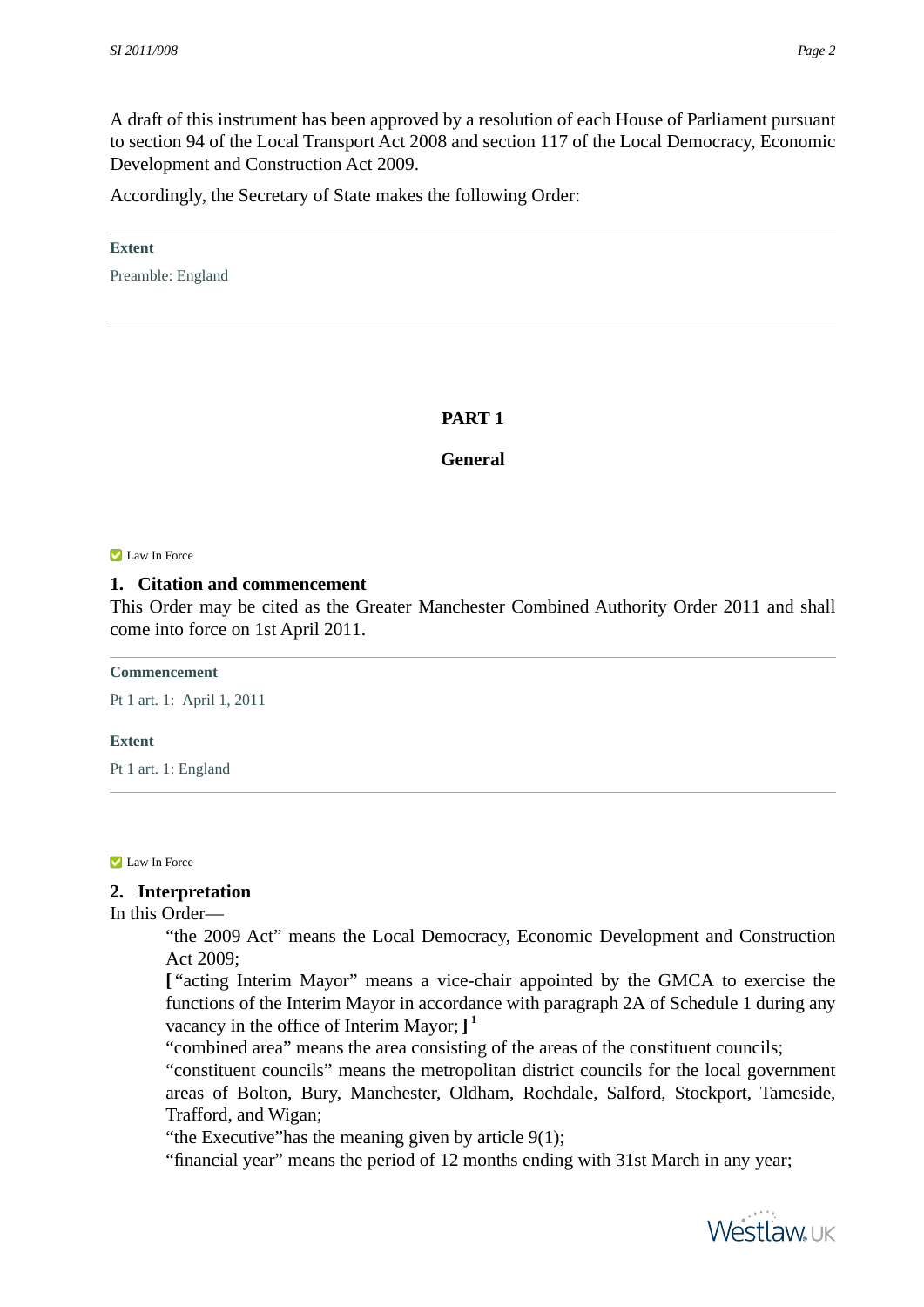"the GMCA"has the meaning given by article 3(2) ; **[…]<sup>2</sup> [** "Interim Mayor" means the additional member appointed in accordance with paragraph 1A of Schedule 1; and **] 2** "the ITA" means the Greater Manchester Integrated Transport Authority**<sup>3</sup>** .

#### **Notes**

- **<sup>1</sup>** Definition inserted by Greater Manchester Combined Authority (Amendment) Order 2015/960 art.3(a) (March 27, 2015)
- <sup>2</sup> Definition inserted by Greater Manchester Combined Authority (Amendment) Order 2015/960 art.3(b) (March 27, 2015)
- <sup>3</sup> This body was established as the Greater Manchester Passenger Transport Authority by section 28(1) of the Local Government Act 1985 (c. 51). It was renamed by virtue of the Local Transport Act 2008, section 77(2) and paragraph 53 of Schedule 4 to that Act

#### **Commencement**

Pt 1 art. 2 definition of "the 2009 Act"- definition of "the ITA": April 1, 2011

#### <span id="page-2-0"></span>**Extent**

<span id="page-2-1"></span>Pt 1 art. 2 definition of "the 2009 Act"- definition of "the ITA": England

# **PART 2**

## **Establishment of a Combined Authority for Greater Manchester**

#### Law In Force

#### **3.— Establishment**

(1) There is established a combined authority for the combined area.

(2) The combined authority is to be a body corporate and to be known as the Greater Manchester Combined Authority ("the GMCA").

(3) The functions of the GMCA are those functions conferred or imposed upon it by this Order or by any other enactment (whenever passed or made), or as may be delegated to it by this Order or any other enactment (whenever passed or made).

## **Commencement**

<span id="page-2-2"></span>Pt 2 art. 3(1)-(3): April 1, 2011

#### **Extent**

Pt 2 art. 3(1)-(3): England

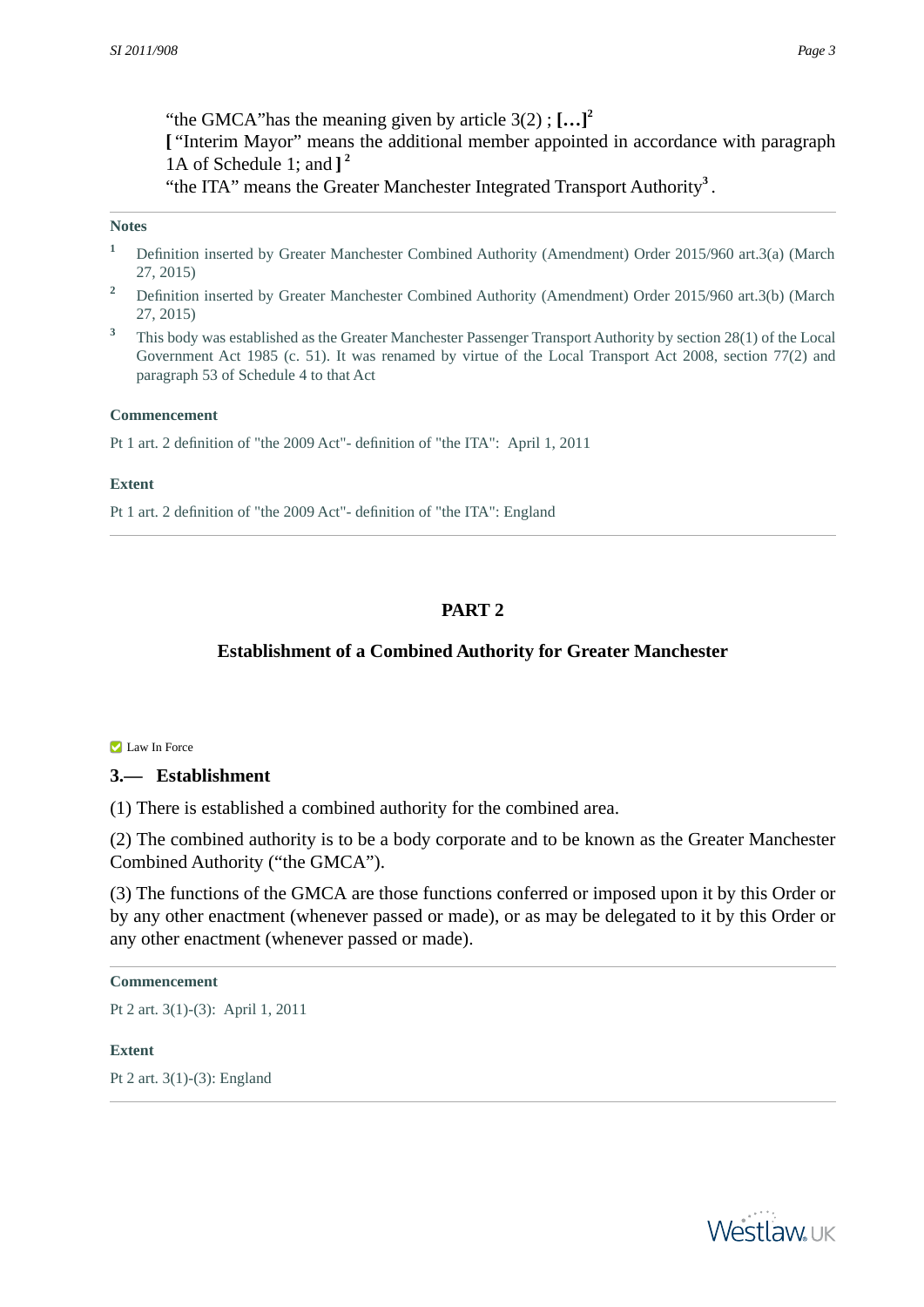## **4. Constitution**

Schedule 1 (which makes provision about the constitution of the GMCA) has effect.

**Commencement**

Pt 2 art. 4: April 1, 2011

#### **Extent**

<span id="page-3-0"></span>Pt 2 art. 4: England

**Law In Force** 

## **5.— Funding**

(1) The constituent councils must meet the costs of the GMCA reasonably attributable to the exercise of its functions relating to economic development and regeneration.

(2) The amount payable by each of the constituent councils is to be determined by apportioning the costs of the GMCA referred to in paragraph (1) between the constituent councils in such proportions as they may agree or, in default of such agreement, in proportion to the total resident population at the relevant date of the area of each council concerned as estimated by the Registrar General.

(3) For the purposes of paragraph (2) the relevant date in relation to a payment for a financial year is 30th June in the financial year which commenced two years previously.

#### **Commencement**

Pt 2 art. 5(1)-(3): April 1, 2011

#### <span id="page-3-1"></span>**Extent**

<span id="page-3-2"></span>Pt 2 art. 5(1)-(3): England

## **PART 3**

## **Transport**

**Z** Law In Force

## **6.— Abolition and transfer of functions**

(1) The Greater Manchester integrated transport area is dissolved and the ITA is abolished.

(2) On the abolition of the ITA—

(a) its functions; and

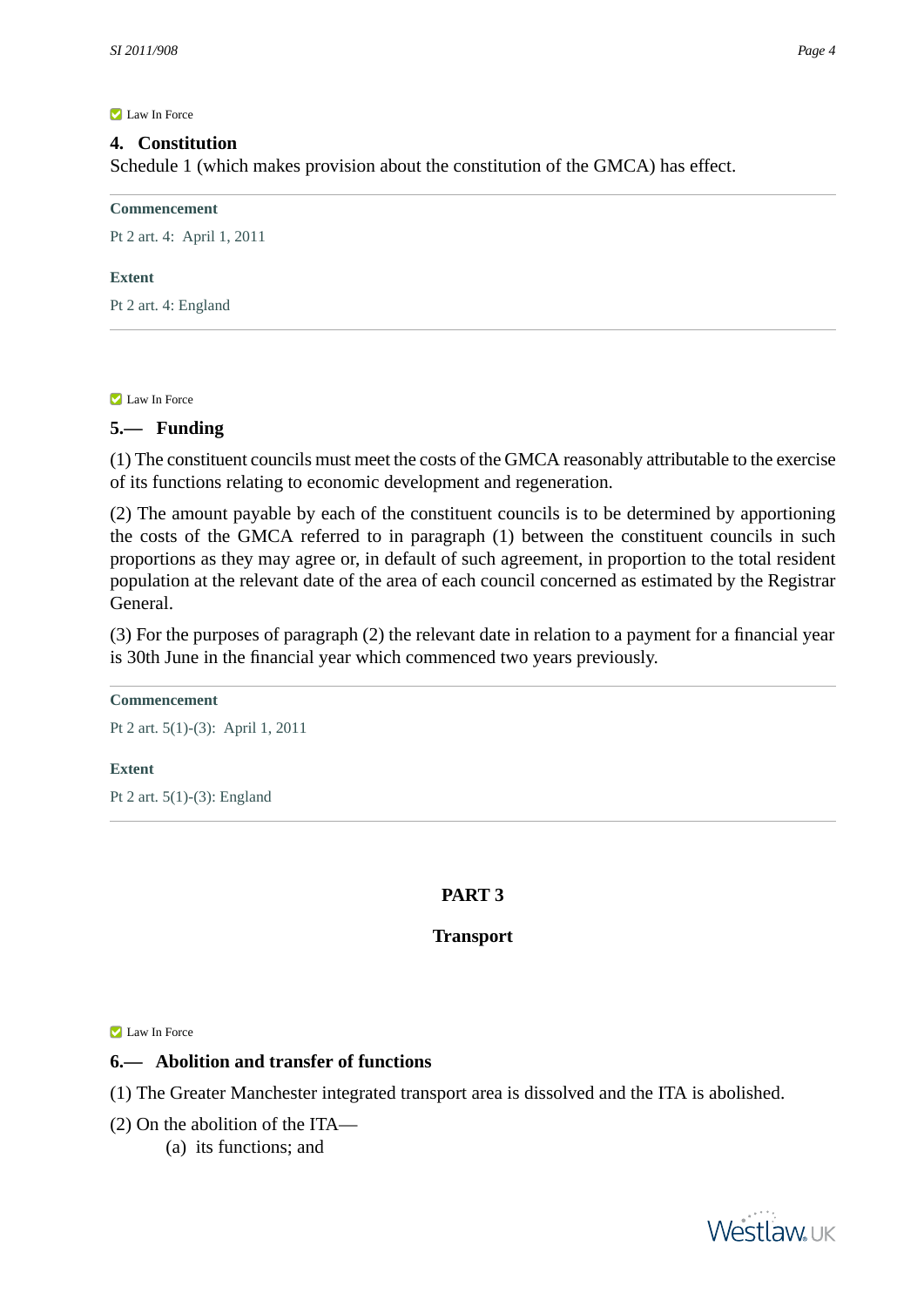Pt 3 art. 6(1)-(2)(b): April 1, 2011

#### **Extent**

<span id="page-4-0"></span>Pt 3 art. 6(1)-(2)(b): England

#### **Law In Force**

## **7.— Adaptation of enactments**

(1) This article has effect in consequence of article 6.

(2) In any enactment (whenever passed or made)—

- (a) any reference to an integrated transport area; or
- (b) any reference which falls to be read as a reference to such an area,

is to be treated as including a reference to the combined area.

(3) In any enactment (whenever passed or made)—

- (a) any reference to an integrated transport authority; or
- (b) any reference which falls to be read as a reference to such an authority,

is to be treated as including a reference to the GMCA.

(4) Schedule 2 (which amends section 9 of the Transport Act 1968 in consequence of article 6) has effect, but this does not affect the generality of paragraphs (2) and (3).

#### **Commencement**

Pt 3 art. 7(1)-(4): April 1, 2011

#### <span id="page-4-1"></span>**Extent**

Pt 3 art. 7(1)-(4): England

**Z** Law In Force

## **8.— Delegation of certain transport functions**

(1) There are delegated to the GMCA the functions of the constituent councils—

(a) under section 65 (placing of traffic signs) of the Road Traffic Regulation Act 1984<sup>1</sup> so far as it relates to traffic signs that are traffic light signals;

(b) under section 23 of that Act (pedestrian crossings) so far as it relates to Pelican and Puffin crossings as defined by regulation 3(1) of the Zebra, Pelican and Puffin Crossings Regulations 1997**<sup>2</sup>** ; and

(c) under section 2 of the Road Traffic Reduction Act 1997 (duty of principal councils to make reports).

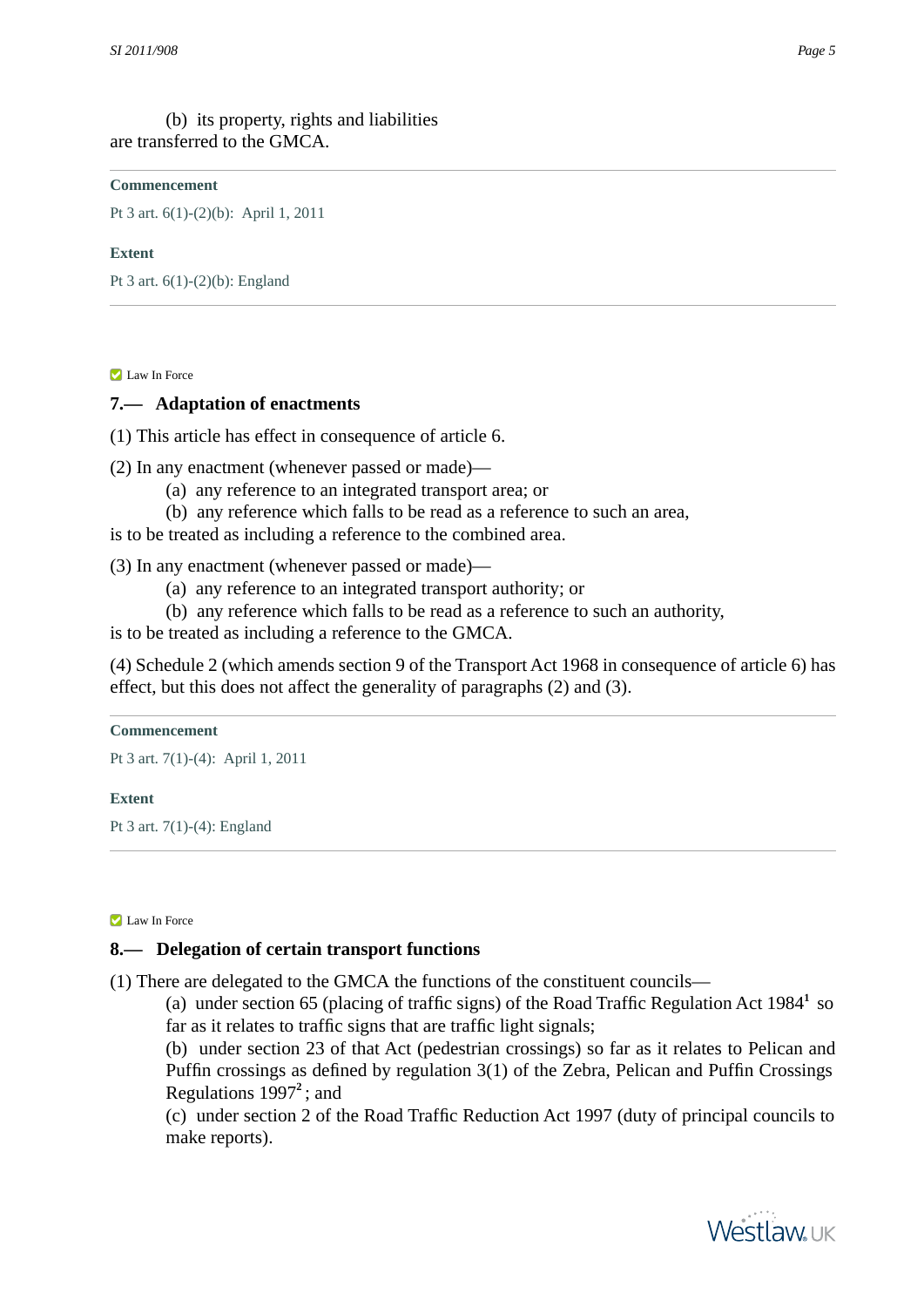(2) In consequence of subparagraphs (a) and (b) of paragraph (1) the GMCA, in the discharge of the functions delegated to it by those provisions, is to be treated as a highway authority for the purposes of sections 62 and 278 of the Highways Act 1980**<sup>3</sup>** .

(3) In this article "traffic light signal" means a traffic sign of the size, colour and type prescribed by regulation 33, 34, 37, 39, 41, 44, 45, 46, 47, 48, 49 or 52 of the Traffic Signs Regulations 2002**<sup>4</sup>** or another traffic sign of a like nature prescribed by those Regulations as from time to time amended or by any regulations for the time being replacing those Regulations.

(4) The costs incurred by the GMCA in discharging the functions delegated to it by this article shall, except so far as the constituent councils agree otherwise, be defrayed by the GMCA.

(5) The costs so defrayed shall, for the purposes of section 74(10) of the Local Government Finance Act 1988subsection (10) of section 74 was inserted by the Local Democracy, Economic Development and Construction Act 2009 (c. 20), Schedule 6, paragraph 75, fall to be treated as expenses attributable to the exercise of the GMCA's functions relating to transport.

(6) The functions delegated by paragraph (1) are not exercisable by the constituent councils either concurrently or instead of the GMCA, except so far as the GMCA sub-delegates any such function back to a constituent council.

(7) In the application of section 101 of the Local Government Act 1972**<sup>5</sup>** (arrangements for the discharge of functions) to the GMCA the functions delegated to the GMCA by paragraph (1) are to be treated as if they were functions of the GMCA.

#### **Notes**

- **1** Section 65 was amended by the Local Government and Housing Act 1989 (c. 42) section 153, by the New Roads and Street Works Act 1991 (c. 22)Schedule 8, paragraph 48 and by the Road Traffic Act 1991 (c. 40)Schedule 4, paragraph 29
- **2** Part I of S.I. 1997/2400, to which there are amendments not relevant to this Order
- **3** section 62 was amended by the Transport Act 1981 (c. 56), Schedule 10, paragraph 1, by the Traffic Calming Act 1992 (c. 30) section 1(1), 3 and by the Local Government Act 1985 (c. 51) Schedule 17; section 278 was substituted by the New Roads and Street Works Act 1991section 23
- **4** Part 1 of S.I. 2002/3113, to which there are amendments not relevant to this Order
- **5** section 101 was amended by the Health and Social Services and Social Security Adjudications Act 1983 (c. 41) Schedule 10; the Local Government Act 1985 (c. 51)Schedule 14, paragraph 15, Schedule 17; the Statute Law (Repeals) Act 1986 (c. 12); the Local Government and Housing Act 1989 (c. 42) Schedule 12; the Education Act 1993 (c. 35) Schedules 19 and 21; the Local Government (Wales) Act 1994 (c. 19) Schedule 15, paragraph 26; the Police and Magistrates' Courts Act 1994 (c. 29)Schedule 9; the Environment Act 1995 (c. 25)Schedule 24; the Greater London Authority Act 1999 (c. 29) section 332(1); the Licensing Act 2003 (c. 17)Schedule 6, paragraphs 56, 58; the Children Act 2004 (c. 31) Schedule 5; the Local Government and Public Health Involvement Act 2007 (c. 28), Schedule 13, paragraphs 1, 9; the Planning Act 2008 (c. 29)section 224(1); the Local Democracy, Economic Development and Construction Act 2009 (c. 20)Schedule 6, paragraphs 6, 10; the Marine and Coastal Access Act 2009 (c. 23)Schedule 22, Part 4; and by S.I. 2001/1517, 2002/803

#### **Commencement**

<span id="page-5-0"></span>Pt 3 art. 8(1)-(7): April 1, 2011

#### **Extent**

Pt 3 art. 8(1)-(7): England

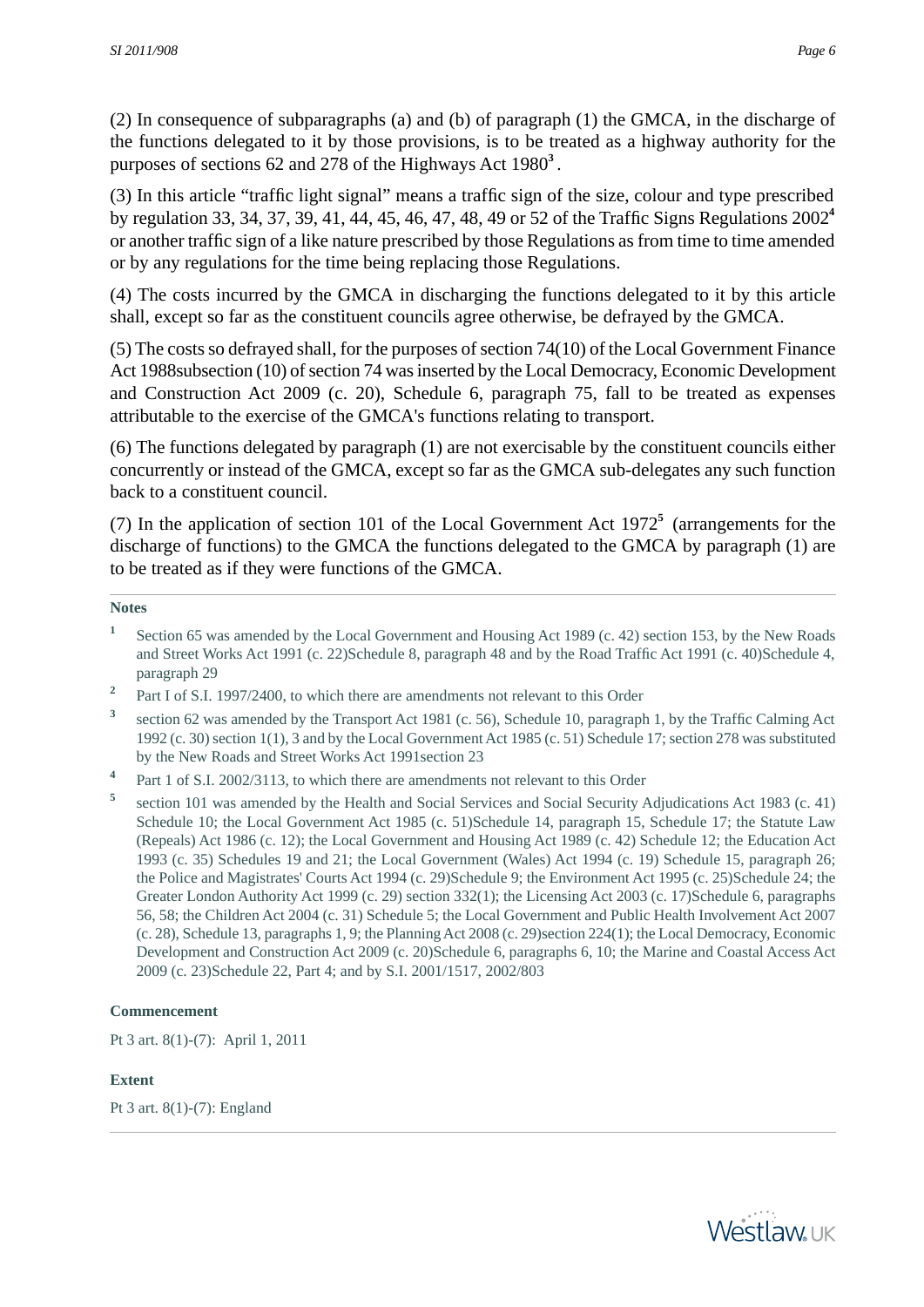## **9.— Passenger Transport Executive**

(1) In this article "the Executive" means the Greater Manchester Passenger Transport Executive established by the South East Lancashire and North East Cheshire Passenger Transport Area (Designation) Order 1969**<sup>1</sup>** .

(2) The Executive is to be an executive body of the GMCA for the purposes of Part 5 of the Local Transport Act 2008 and Part 6 of the 2009 Act and is to be known as "Transport for Greater Manchester".

(3) In the application of section 101 of the Local Government Act 1972 (arrangements for the discharge of functions) to the GMCA the Executive is to be treated as if it were an officer of the GMCA.

(4) Where arrangements are in force for the discharge of functions of a constituent council by the GMCA by virtue of—

- (a) section 101(1)(b) of the Local Government Act 1972; or
- (b) section 19 of the Local Government Act 2000 and regulation 7 of the Local Authorities (Arrangements for the Discharge of Functions) (England) Regulations 2000,

the Executive is to be treated as if it were an officer of the GMCA for the purposes of section 101 of the Act of 1972 and for the purposes of those Regulations.

(5) The Executive has power to discharge any function which is the subject of arrangements entered into with it by virtue of paragraph (3) or (4).

## **Notes**

**<sup>1</sup>** Amended by S.I. 1973/1727

## **Commencement**

Pt 3 art. 9(1)-(5): April 1, 2011

## <span id="page-6-0"></span>**Extent**

<span id="page-6-1"></span>Pt 3 art. 9(1)-(5): England

## **PART 4**

# **Additional Functions**

## <span id="page-6-2"></span>**Economic development and regeneration functions**

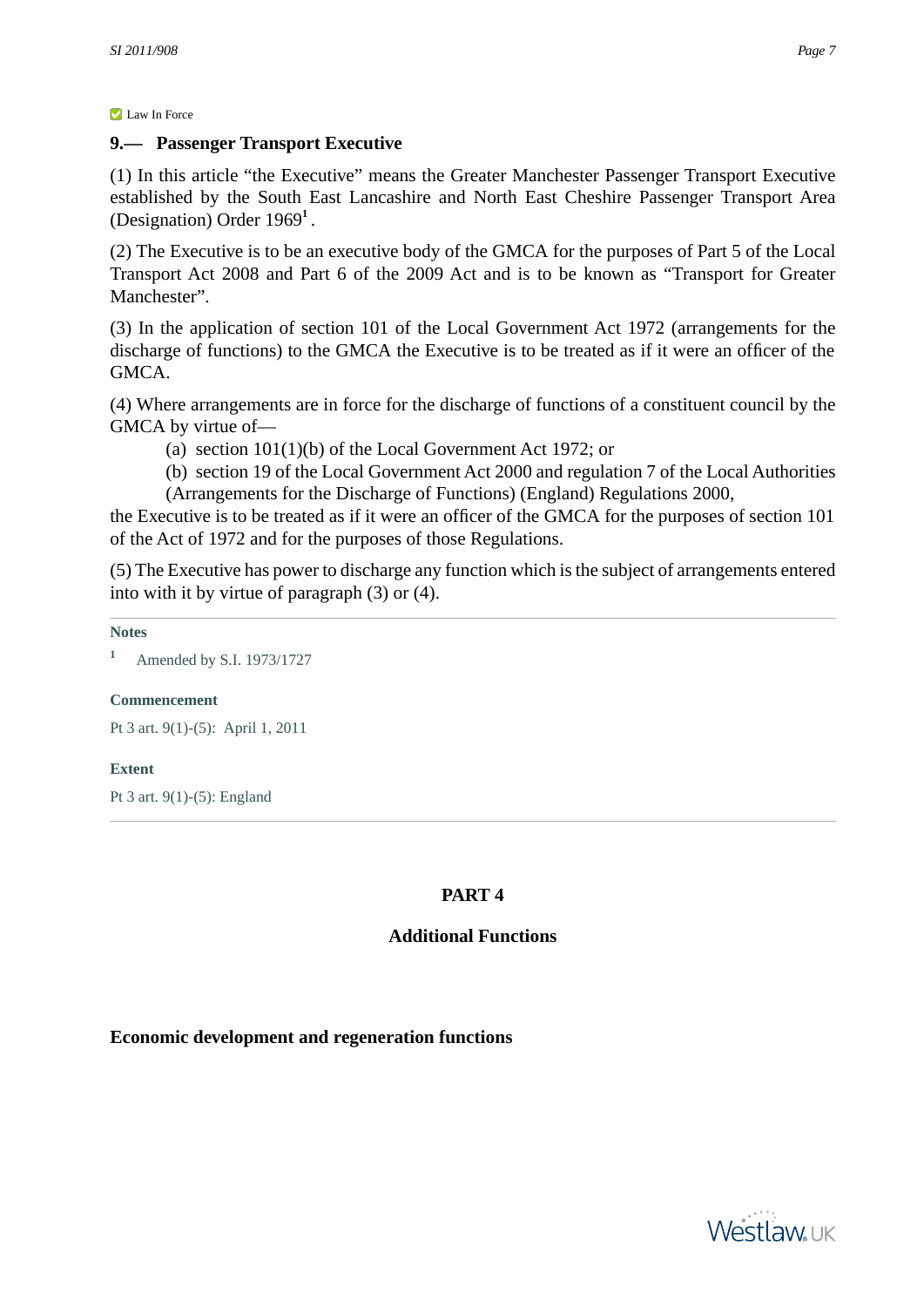**10.—** 

(1) The functions of the constituent councils set out in Schedule 3 to this Order are exercisable by the GMCA in relation to its area.

(2) The functions are exercisable concurrently with the constituent councils.

(3) Any requirement in any enactment for a constituent council to exercise such a function may be fulfilled by the exercise of that function by the GMCA.

### **Commencement**

Pt 4 art. 10(1)-(3): April 1, 2011

#### **Extent**

<span id="page-7-0"></span>Pt 4 art. 10(1)-(3): England

## <span id="page-7-1"></span>**Incidental provisions**

#### **Law In Force**

## **11.**

The following provisions shall have effect as if the GMCA were a local authority for the purposes of these provisions—

(a) section  $142(2)$  of the Local Government Act  $1972<sup>1</sup>$  (the power to arrange for publication of information etc. relating to the functions of the authority); and

(b) section 222 of the Local Government Act 1972 (the power to instigate and defend legal proceedings).

#### **Notes**

**1** Section 142(2) was amended by the Local Government Act 1986 (c.10), section 3(1)

#### **Commencement**

<span id="page-7-2"></span>Pt 4 art. 11(a)-(b): April 1, 2011

#### **Extent**

Pt 4 art. 11(a)-(b): England

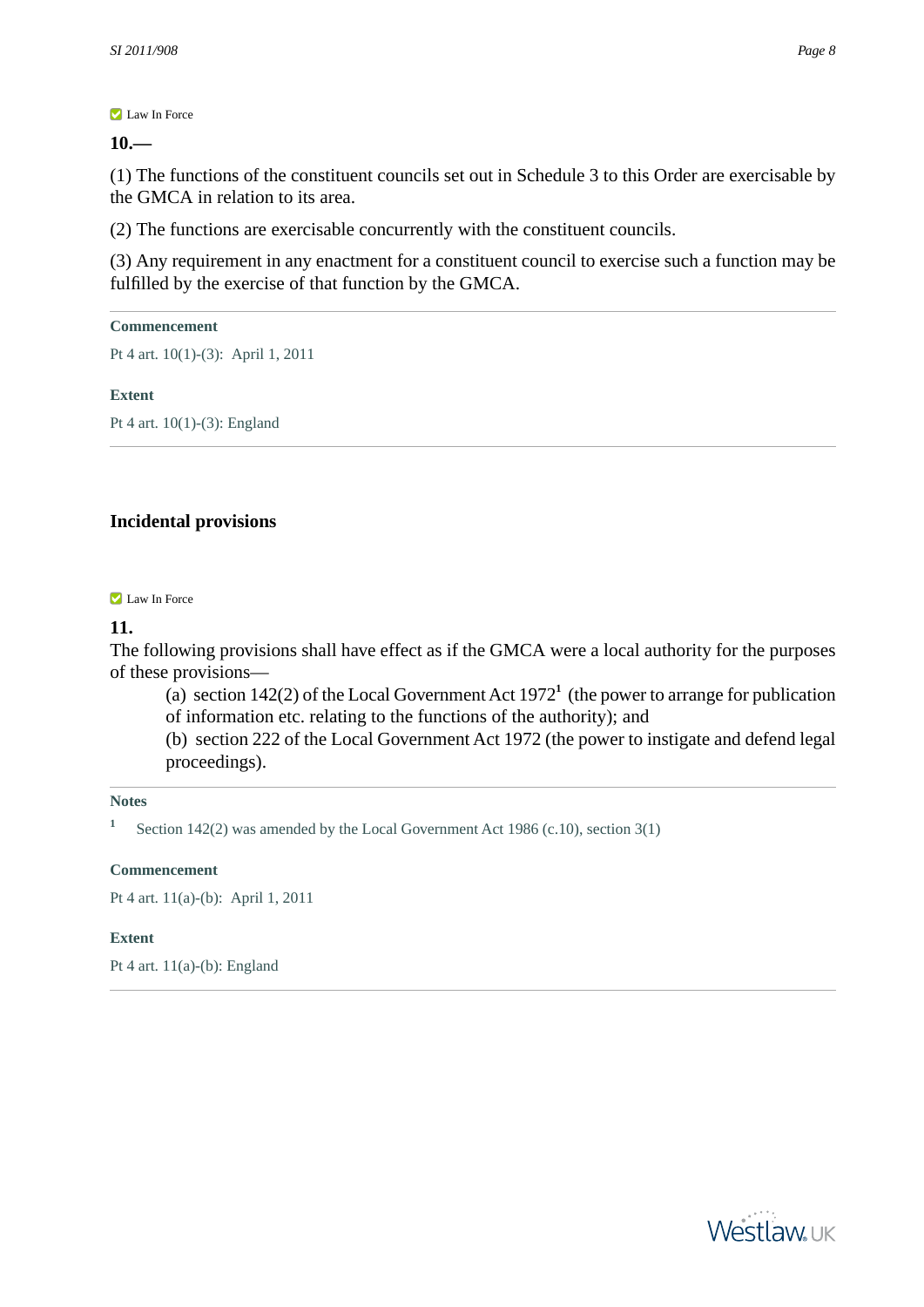**12.—** 

(1) The GMCA shall have the power to exercise any of the functions described in subsection (1)(a) and (b) of section 88 of the Local Government Act 1985**<sup>1</sup>** (research and collection of information) whether or not a scheme is made under that section.

(2) For the purposes of paragraph (1) of this article, paragraphs (a) and (b) of section 88(1) of the Local Government Act 1985 shall have effect as if a reference to "that area" were a reference to the combined area.

#### **Notes**

**<sup>1</sup>** To which there are amendments not relevant to this Order

#### **Commencement**

Pt 4 art. 12(1)-(2): April 1, 2011

#### <span id="page-8-0"></span>**Extent**

Pt 4 art. 12(1)-(2): England

#### **Law In Force**

## **13.**

Section 13 of the Local Government and Housing Act 1989<sup>1</sup> shall have effect as if—

(a) in subsection (4), after paragraph (e) there were inserted—

"(ea) subject to subsection (4A), a committee appointed by the Greater Manchester Combined Authority;"; and

(b) after subsection (4) there were inserted—

"(4A) A person who is a member of a committee falling within paragraph (ea) of subsection (4) or a sub-committee appointed by such a committee shall for all purposes be treated as a non-voting member of that committee or sub-committee unless he is a member of one of the constituent councils as defined by article 2 of the Greater Manchester Combined Authority Order 2011.".

#### **Notes**



**<sup>1</sup>** Section 13 was amended by the Education Act 1993 (c.35), section 307(1), (3), Schedule 19, paragraph 156(a), (c), (d), Schedule 21, Part 2; the Children Act 2004 (c.31), section 64, Schedule 5, Part 4; the Police and Magistrates' Courts Act 1994 (c.29), section 43, Schedule 4, Part 1, paragraph 36(a), (b), section 93, Schedule 9, Part 1; the Marine and Coastal Access Act 2009 (c.23), section 184, Schedule 14, paragraphs 12, 14, section 321, Schedule 22, Part 4; the Environment Act 1995 (c.25), section 120, Schedule 24; the Education Act 1996 (c.56), section 582(1), (2), Schedule 37, paragraph 96(1), (2), (3), (4), (5), Schedule 38, Part 1; S.I. 2010/1158, article 5(1), (2), Schedule 2, Part 2, paragraph  $38(1)$ ,  $(3)$ ,  $(4)(a)$ ,  $(b)$ ,  $(c)$ ,  $(5)(a)$ ,  $(b)$ , Schedule 3, Part 2; the School Standards and Framework Act 1998 (c.31), section 140(1), Schedule 30, paragraph 22(a), (b); S.I. 2001/1517, articles 2, 6(1)(a), (b); the Local Democracy, Economic Development and Construction Act 2009 (c.20), section 119, Schedule 6, paragraphs  $81(1)$ ,  $(3)$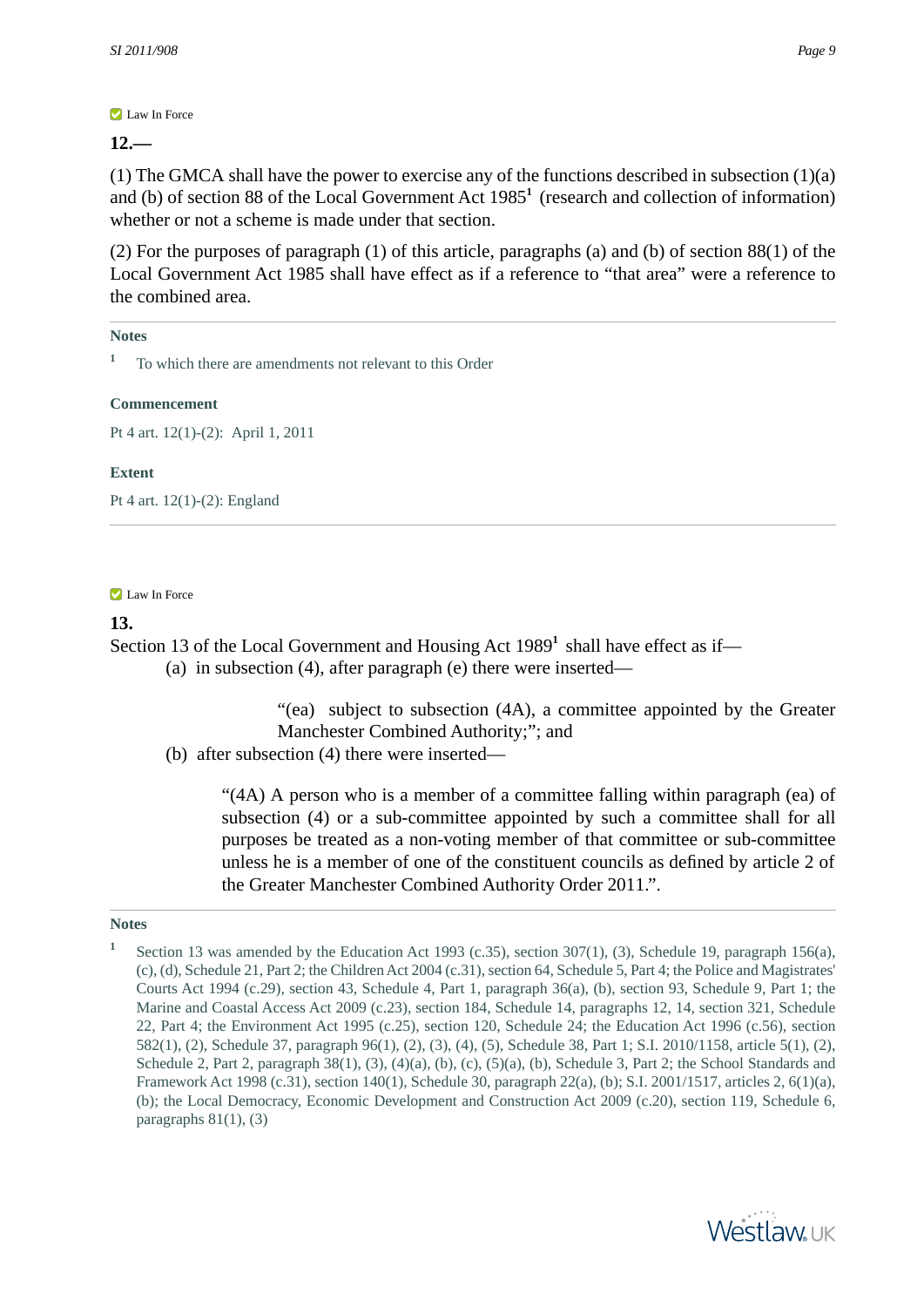Pt 4 art. 13(a)-(b): April 1, 2011

## **Extent**

<span id="page-9-0"></span>Pt 4 art. 13(a)-(b): England

#### **Law In Force**

# **14.**

The Apprenticeships, Skills, Children and Learning Act 2009<sup>1</sup> shall have effect as if the GMCA were a local authority for the purposes of section  $61(1)(c)$  and section 84(2).

#### **Notes**

**1** Sections 61(1)(c) and 84(2) were amended by S.I. 2010/1158, article 5(1), Schedule 2, Part 1, paragraph 16(1), (3)

## **Commencement**

Pt 4 art. 14: April 1, 2011

## <span id="page-9-1"></span>**Extent**

<span id="page-9-2"></span>Pt 4 art. 14: England

## **PART 5**

## **Supplementary**

**Law In Force** 

## **15.— Transfer of the Commission for the New Economy etc**

(1) The GMCA is to become a member of the Commission for the New Economy Limited and Manchester Investment and Development Agency Service Limited, companies limited by guarantee and registered in England with company numbers 05678007 and 3323710.

(2) The constituent councils are to cease to be members of those companies.

#### **Commencement**

<span id="page-9-3"></span>Pt 5 art. 15(1)-(2): April 1, 2011

#### **Extent**

Pt 5 art. 15(1)-(2): England

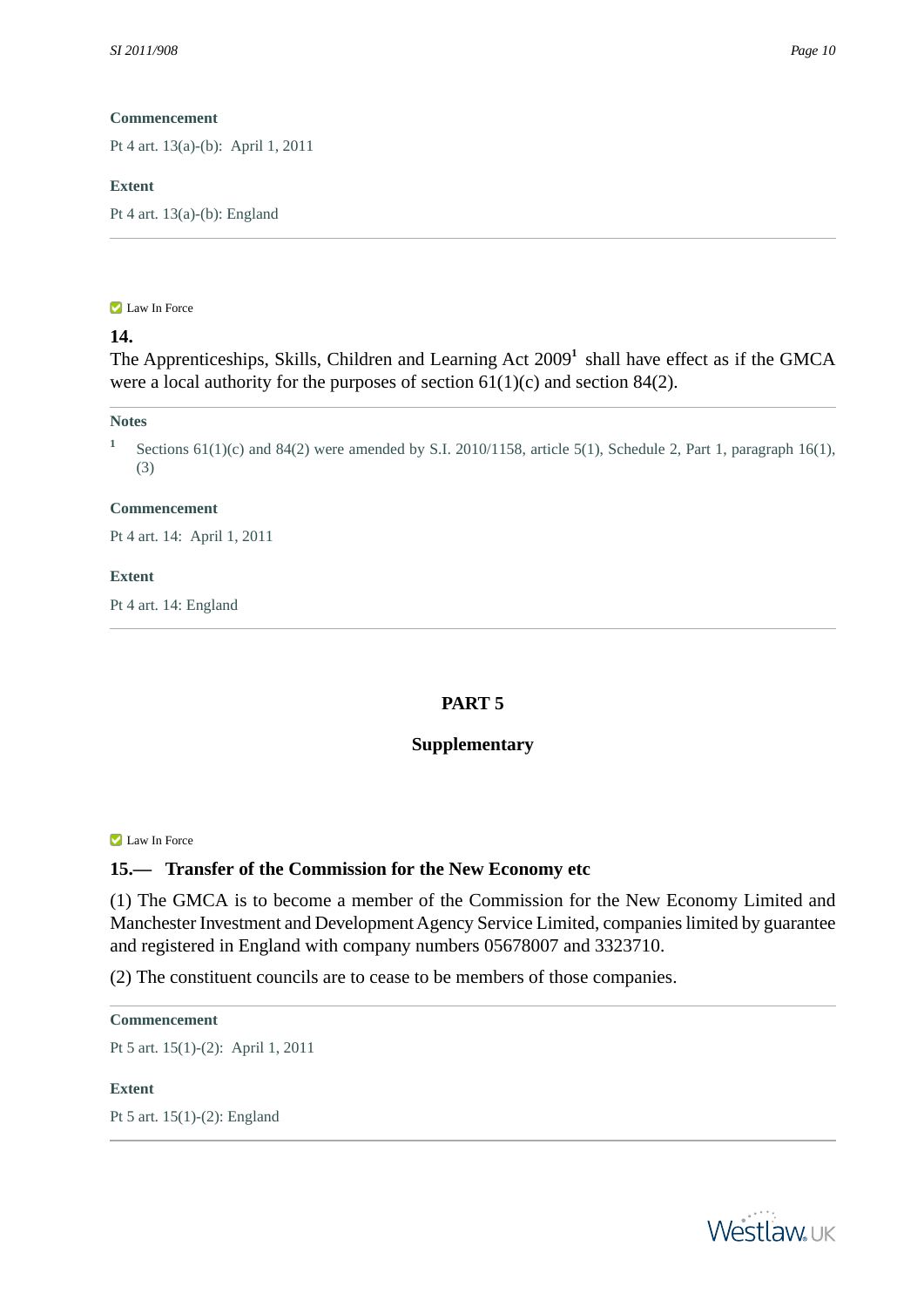# **16.— Scheme for transfer of property etc.**

(1) Each constituent council must make a scheme for the transfer of its property, rights and liabilities to the GMCA or to the Executive, or to the GMCA and the Executive, as soon as reasonably practicable.

(2) The property, rights and liabilities that are to be the subject of the scheme are those relating to the transport functions of each constituent council delegated to the GMCA by article 8 of this Order.

(3) Any transfers by the scheme are to take effect on such date as may be specified in the scheme.

(4) The requirement in paragraph (1) may be fulfilled by a scheme or schemes made jointly by two or more of the constituent councils.

## **Commencement**

Pt 5 art. 16(1)-(4): April 1, 2011

## **Extent**

<span id="page-10-0"></span>Pt 5 art. 16(1)-(4): England

**Law In Force** 

# **17.— Continuity**

(1) None of the following, that is to say—

(a) anything in article 6 or 7;

(b) the transfer or delegation, by this Order or a scheme made under it, of the functions, property, rights or liabilities of the ITA or of a constituent council to the GMCA or the Executive,

affects the validity of anything done by or in relation to the ITA or the constituent council before the date on which the transfer or delegation takes effect.

(2) There may be continued by or in relation to the GMCA or the Executive anything (including legal proceedings) which—

(a) relates to any of the functions, property, rights or liabilities transferred or delegated; and

(b) is in process of being done by or in relation to the ITA or constituent council immediately before the transfer or delegation takes effect.

(3) Anything which—

(a) was made or done by or in relation to the ITA or constituent council for the purposes of or otherwise in connection with any of the functions, property, rights or liabilities transferred or delegated; and

(b) is in effect immediately before the transfer or delegation takes effect,

has effect as if made or done by or in relation to the GMCA or the Executive.

(4) The GMCA or the Executive shall be substituted for the ITA or the constituent councils in any instruments, contracts or legal proceedings which—

(a) relate to any of the functions, property, rights or liabilities transferred or delegated; and

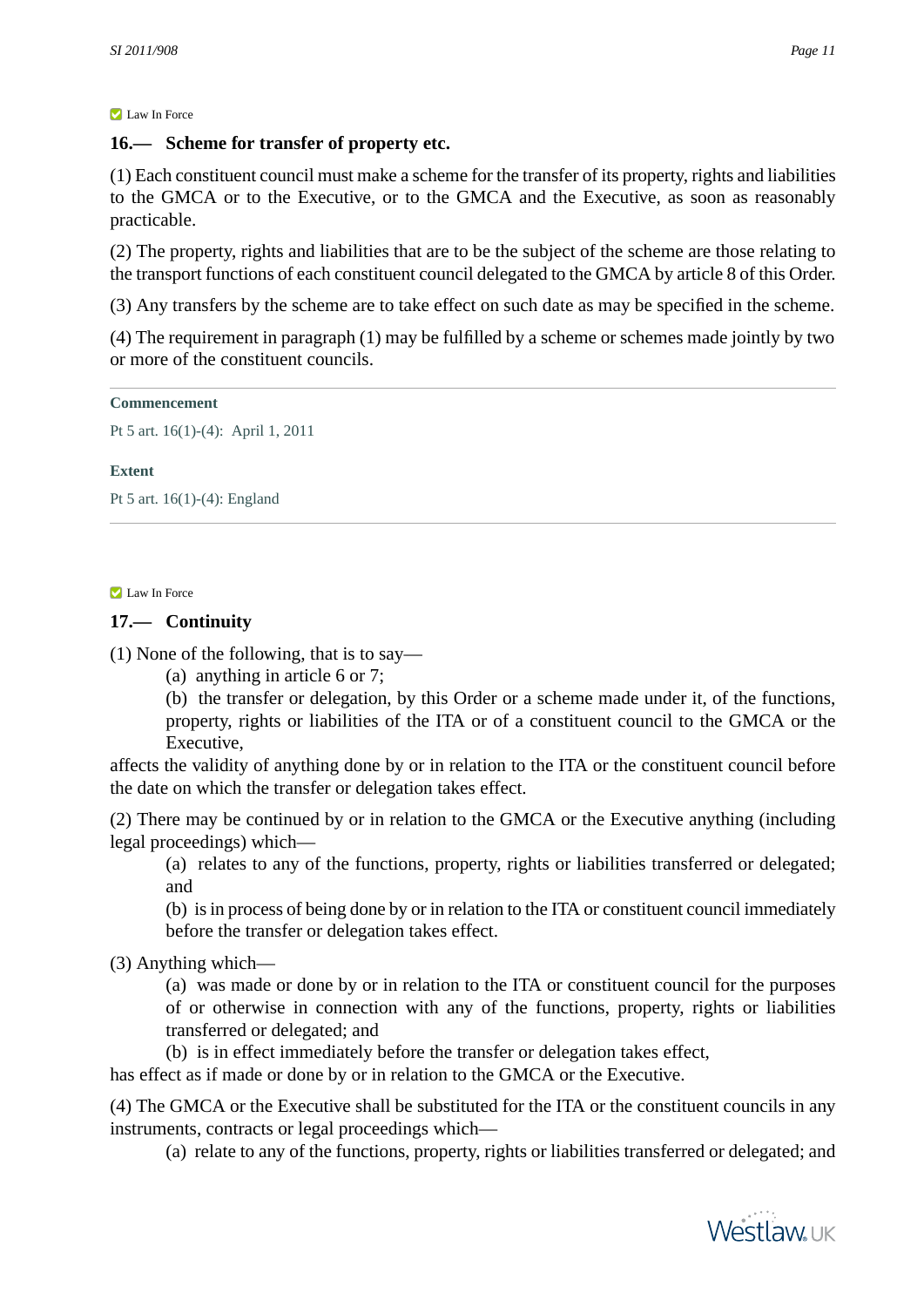(b) are made or commenced before the transfer or delegation takes effect.

(5) A reference in this article to anything made or done by or in relation to the ITA or a constituent council includes a reference to anything which by virtue of any enactment is to be treated as having been made or done by or in relation to the ITA or constituent council.

(6) Without prejudice to the generality of this article a levy issued by the ITA under section 74 of the Local Government Finance Act 1988<sup>1</sup> and in accordance with the Transport Levying Bodies Regulations 1992 to the constituent councils in respect of the financial year beginning 1st April 2011 is to have effect for that year as if it had been so issued by the GMCA.

## **Notes**

**1** section 74 was amended by the Local Government Finance Act 1992 (c. 14), Schedule 13, paragraph 72, the Greater London Authority Act 1999 (c. 29), section 105(2), the Courts Act 2003 (c. 39), Schedule 8, paragraph 305(a), the Fire and Rescue Services Act 2004 (c. 21), Schedule 1, paragraph 68(2), the Local Government and Public Involvement in Health Act 2007 (c. 28), Schedule 1, paragraph 16, the Local Democracy, Economic Development and Construction Act 2009, Schedule 6, paragraph 75 and by S.I. 1994/2825

#### **Commencement**

Pt 5 art. 17(1)-(6): April 1, 2011

#### <span id="page-11-0"></span>**Extent**

Pt 5 art. 17(1)-(6): England

**Law In Force** 

<span id="page-11-1"></span>*Signed on behalf of the Secretary of State for Communities and Local Government*

*Bob Neill* Parliamentary Under Secretary of State Department for Communities and Local Government

<span id="page-11-2"></span>22nd March 2011

# **SCHEDULE 1**

## **Constitution**

**Article 4**

**Law In Force** 

## **1.— Membership**

(1) Each constituent council is to appoint one of its elected members to be a member of the GMCA.

(2) Each constituent council is to appoint another of its elected members to act as a member of the GMCA in the absence of the member appointed under sub-paragraph (1) ("the substitute member").

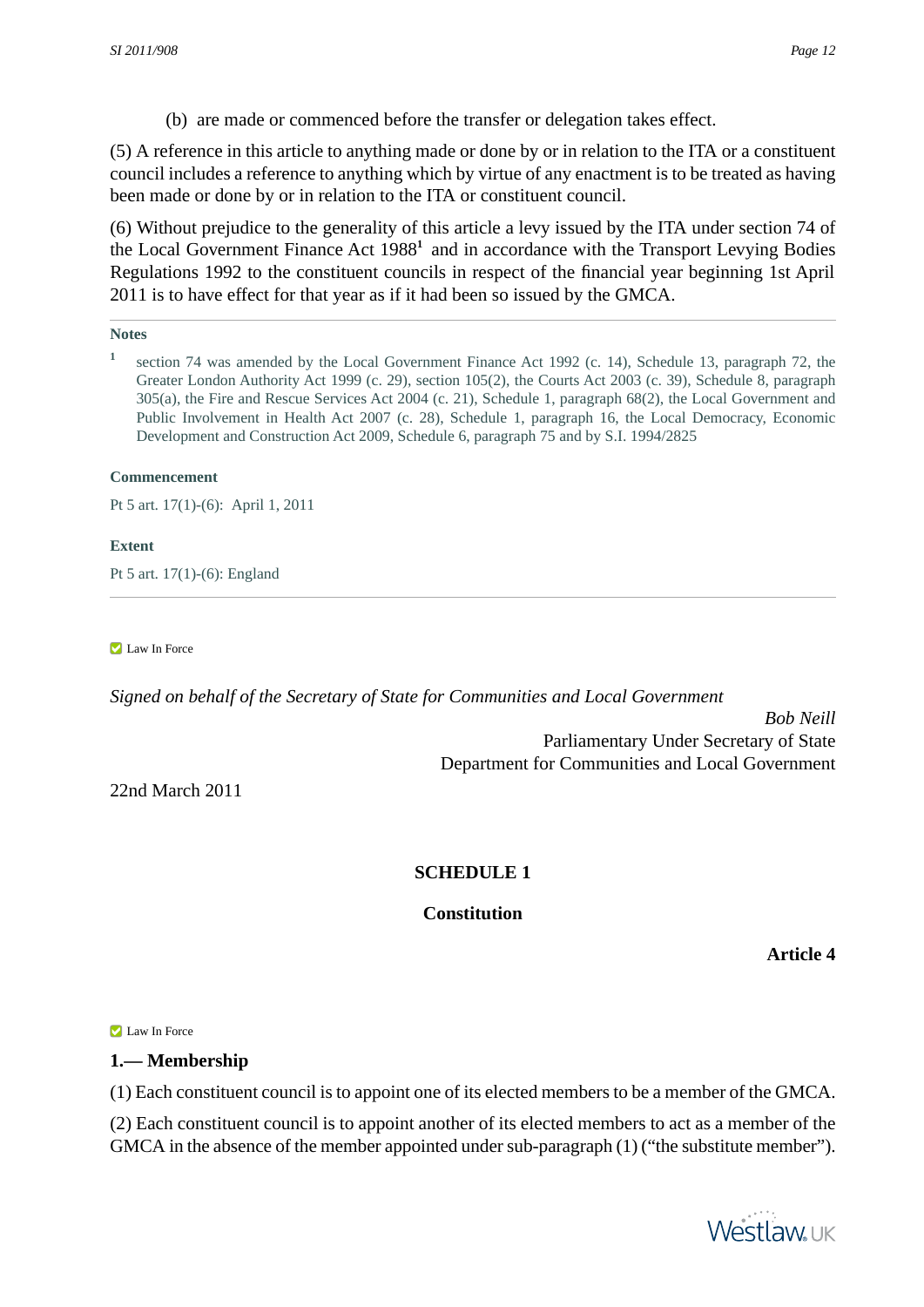(3) A person ceases to be a member or substitute member of the GMCA if they cease to be a member of the constituent council that appointed them.

(4) A person may resign as a member or substitute member of the GMCA by written notice served on the proper officer of the constituent council that appointed them and the resignation shall take effect on receipt of the notice by the proper officer.

(5) Where a member or substitute member's appointment ceases by virtue of sub-paragraph (3) or (4) the constituent council that made the appointment must, as soon as practicable, give written notice of that fact to the GMCA and appoint another of its elected members in that person's place.

(6) A constituent council may at any time terminate the appointment of a member or substitute member appointed by it to the GMCA and appoint another of its elected members in that person's place.

(7) Where a constituent council exercises its power under sub-paragraph (6), it must give written notice of the new appointment and the termination of the previous appointment to the GMCA and the new appointment shall take effect and the previous appointment terminate at the end of one week from the date on which the notice is given or such longer period not exceeding one month as is specified in the notice.

(8) For the purposes of this paragraph, an elected mayor of a constituent council is to be treated as a member of the constituent council.

#### **Commencement**

Sch. 1 para. 1(1)-(8): April 1, 2011

## <span id="page-12-0"></span>**Extent**

Sch. 1 para. 1(1)-(8): England

#### Law In Force

## **[ 1A.— Interim Mayor**

(1) The GMCA may appoint an additional member of the GMCA, to be known as Interim Mayor.

(2) Any person who satisfies each of the following conditions is eligible for appointment as Interim Mayor—

(a) the person is resident in the area of any one of the constituent councils of the GMCA;

- (b) the person is—
	- (i) an elected member of a constituent council;
	- (ii) an elected mayor of a constituent council;
	- (iii) the Greater Manchester Police and Crime Commissioner; or
	- (iv) a Member of Parliament or Member of the European Parliament with a constituency wholly or partly within the area of the GMCA;

(c) the person holds such elected office at the date of application for the position of Interim Mayor and on the date of appointment.

(3) A person may not be appointed as Interim Mayor unless—

(a) the person is eligible to be appointed under sub-paragraph (2);

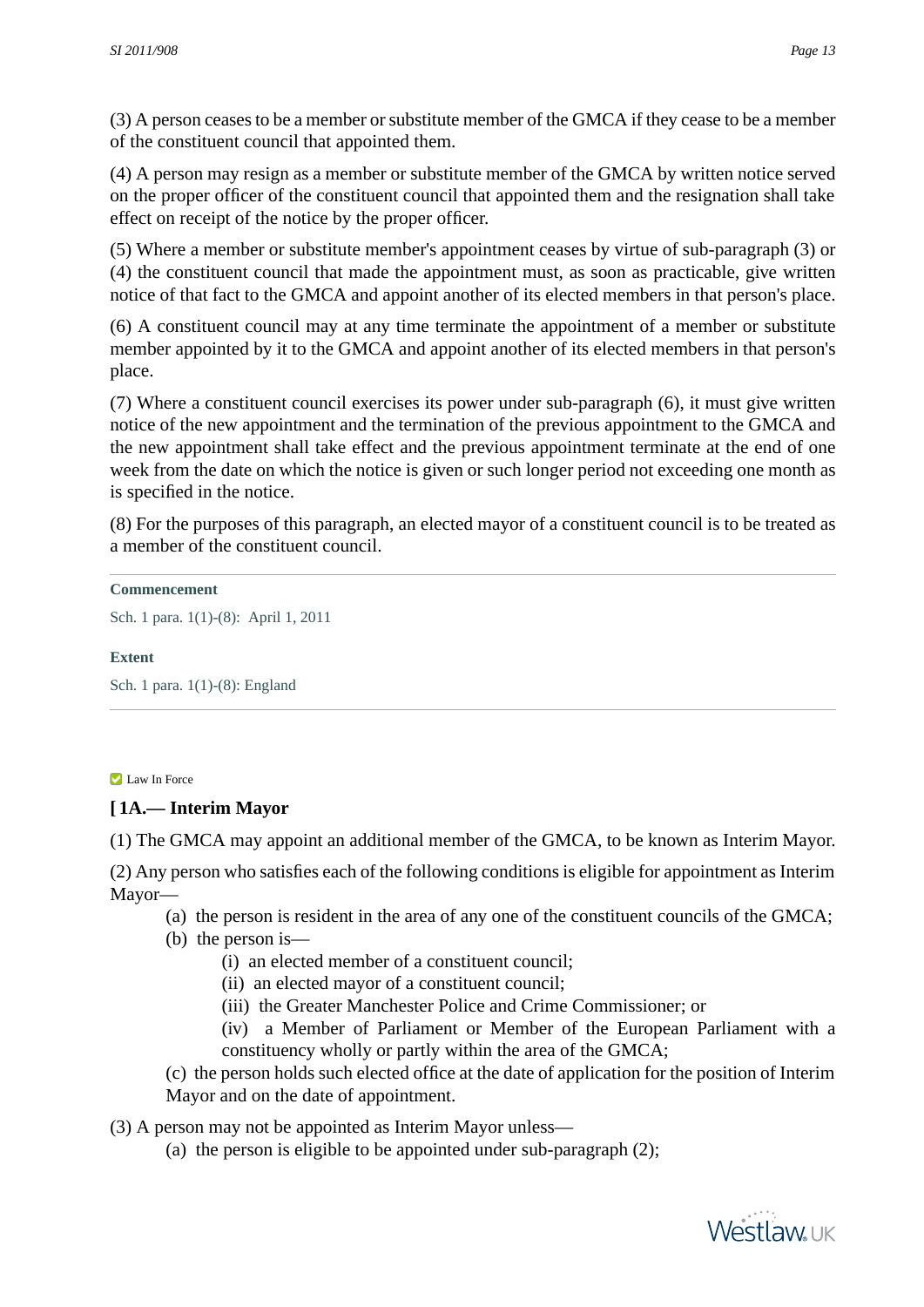(b) the person has submitted an application in accordance with any application procedure and timetable determined by the GMCA;

(c) the person has been nominated by at least one member of the GMCA in accordance with any application procedure and timetable determined by the GMCA following consideration by the GMCA of all applications for the office; and

(d) the appointment has been approved by the GMCA by a simple majority at a meeting of the GMCA following a vote of its members.

(4) The appointment of the Interim Mayor is to be for a fixed term to be determined by the GMCA, up to a maximum of 2 years.

(5) At the conclusion of the fixed term determined under sub-paragraph (4), the GMCA may appoint a further Interim Mayor in accordance with this paragraph.

(6) A person may resign as Interim Mayor or acting Interim Mayor by written notice served on the proper officer of the GMCA and the resignation shall take effect on receipt of the notice by the proper officer.

(7) The GMCA may terminate the appointment of the Interim Mayor, or the acting Interim Mayor where one has been appointed, provided that at least 7 members of the GMCA vote in favour of a resolution to terminate such appointment at a meeting of the GMCA.

(8) In sub-paragraph (7) "member"does not include the Interim Mayor, or acting Interim Mayor where one has been appointed.

(9) Where a person ceases to be an Interim Mayor or an acting Interim Mayor by virtue of sub-paragraph (6) or (7), the GMCA may appoint a further Interim Mayor in accordance with this paragraph.

**] 1**

#### **Notes**

**<sup>1</sup>** Added by Greater Manchester Combined Authority (Amendment) Order 2015/960 art.4(2) (March 27, 2015)

## <span id="page-13-0"></span>**Extent**

Sch. 1 para. 1A(1)-(9): England

#### **Law In Force**

# **2.— Chair and vice-chair(s)**

(1)  $\left[\text{Subject to paragraph 2A the}\right]$ <sup>1</sup> GMCA—

- (a) must in each year appoint a chair; and
- (b) may appoint one or more vice-chairs

from among its members and the appointments are to be the first business transacted at the annual meeting of the GMCA.

(2) A person ceases to be chair or vice-chair of the GMCA if they cease to be a member of the GMCA.

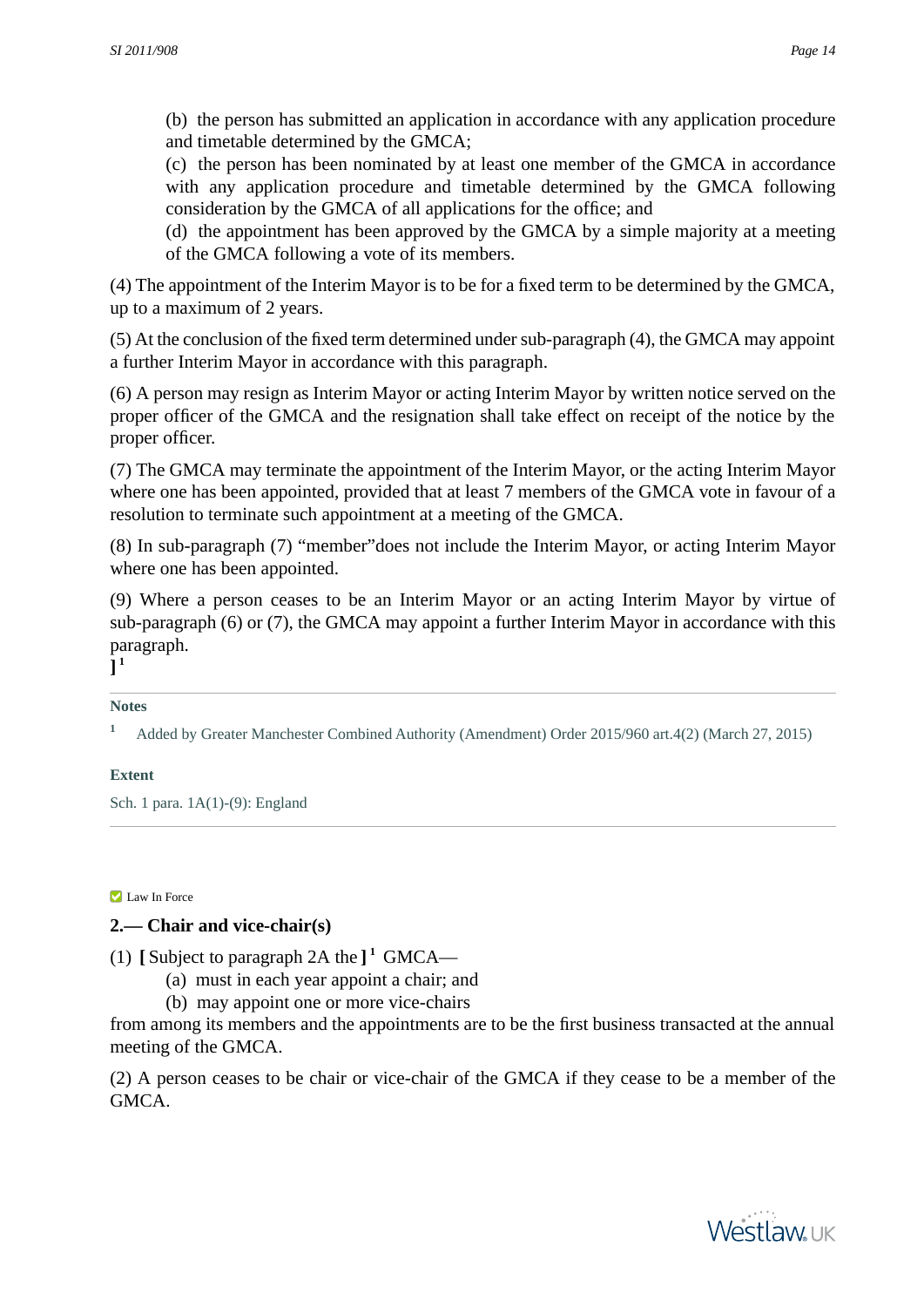(3) If a vacancy arises in the office of chair or vice chair, an appointment to fill the vacancy is to be made at the next ordinary meeting of the GMCA, or, if that meeting is to be held within 14 days of the vacancy arising, at the meeting following that meeting.

#### **Notes**

<sup>1</sup> Words inserted by Greater Manchester Combined Authority (Amendment) Order 2015/960 art.4(3) (March 27, 2015)

#### **Commencement**

Sch. 1 para. 2(1)-(3): April 1, 2011

#### **Extent**

<span id="page-14-0"></span>Sch. 1 para. 2(1)-(3): England

#### **Law In Force**

## **[ 2A.— Chair and vice chair(s) – Interim Mayor**

- (1) Where the GMCA has appointed an Interim Mayor—
	- (a) the Interim Mayor becomes the chair of the GMCA;
	- (b) the GMCA may appoint one or more vice-chairs from among its members; and
	- (c) the appointment of any vice-chair under sub-paragraph (b) must take place as the first item of business of the first meeting of the GMCA following the appointment of the Interim Mayor.
- (2) If a vacancy arises in the office of Interim Mayor, the GMCA—
	- (a) may appoint a vice-chair as acting Interim Mayor to exercise the functions of Interim Mayor until a permanent appointment of a new Interim Mayor can be made; and
	- (b) must commence the appointment process referred to in paragraph 1A(3) to fill the vacancy at the next ordinary meeting of the GMCA, or, if that meeting is to be held within 14 days of the vacancy arising, at the meeting following that meeting.

**] 1**

#### **Notes**

<span id="page-14-1"></span>**<sup>1</sup>** Added by Greater Manchester Combined Authority (Amendment) Order 2015/960 art.4(4) (March 27, 2015)

#### **Extent**

Sch. 1 para. 2A(1)-(2)(b): England

#### Law In Force

#### **3.— Proceedings**

(1) Subject to sub-paragraphs (3) and (4), any questions that are to be decided by the GMCA are to be decided by a majority of the members and substitute members, acting in place of members, present and voting on that question at a meeting of the GMCA.



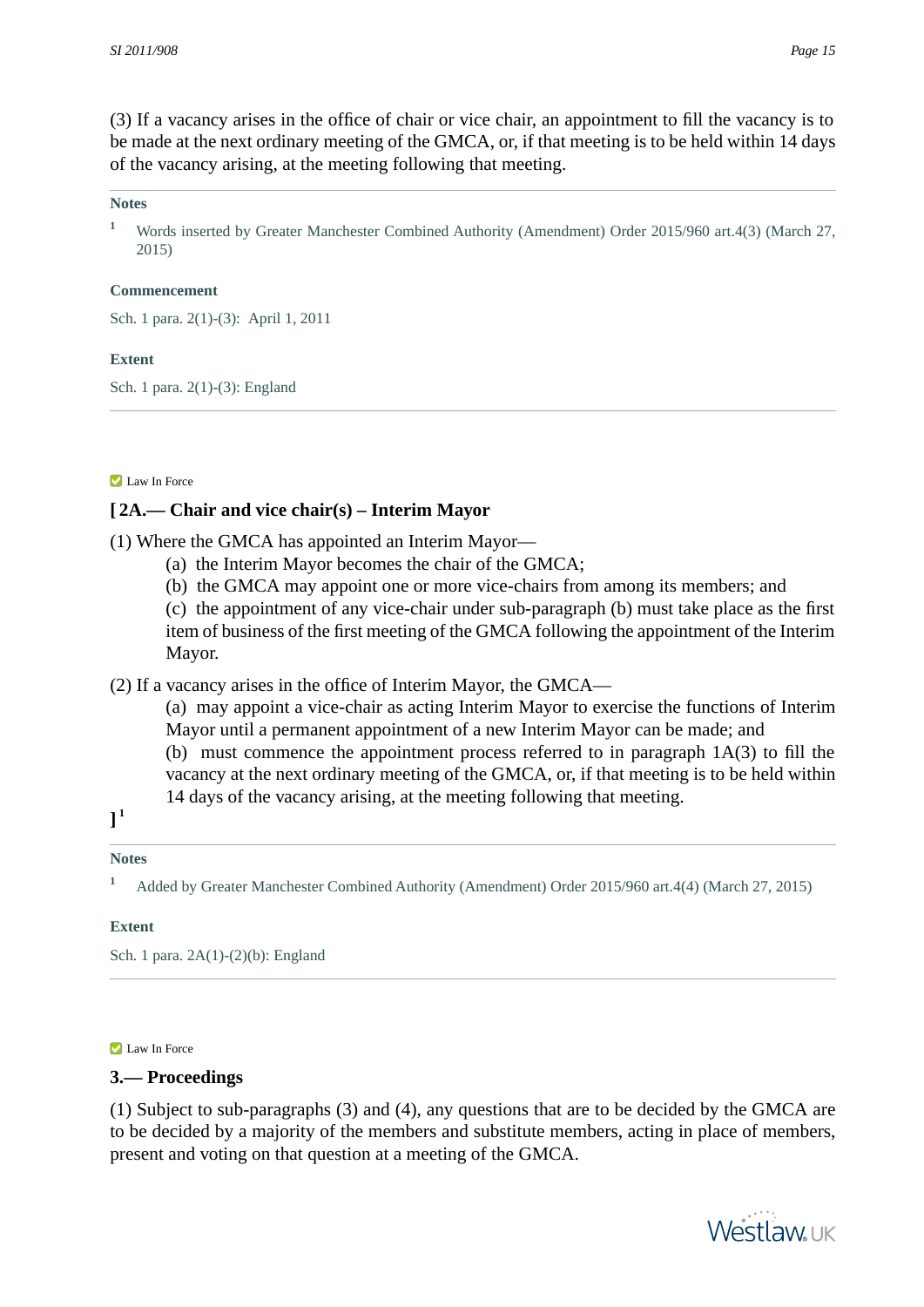(2) Each member, or substitute member acting in that member's place, is to have one vote and no member or substitute member is to have a casting vote.

(3) Questions relating to the following matters require at least 7 votes in favour to be carried—

(a) the adoption, approval, amendment, modification, revision, variation, withdrawal or revocation of a plan or strategy of the following descriptions—

(i) a sustainable community strategy under section 4 of the Local Government Act 2000,

- (ii) a local transport plan under section 108(3) of the Transport Act 2000**<sup>1</sup>** ,
- (iii) such other plans and strategies as may be determined by the GMCA and set out in its standing orders;
- (b) the preparation of a local economic assessment under section 69 of the 2009 Act;

(c) the submission of a request under section 124 of the 2009 Act, a multi-area agreement under section 125 or 128 of that Act, or a revision proposal under section 132 of that Act;

(d) the approval of the budget of the GMCA;

(e) the approval of borrowing limits, the treasury management strategy and the investment strategy;

- (f) the setting of a transport levy;
- (g) the acceptance of arrangements to delegate the functions of any person to the GMCA;
- (h) the amendment of the standing orders of the GMCA.

(4) Questions relating to road user charging require 10 votes in favour to be carried.

(5) The proceedings of the GMCA are not invalidated by any vacancy among its members or substitute members or by any defect in the appointment or qualifications of any member or substitute member.

**[** (6) Subject to sub-paragraph (7), the Interim Mayor is to have one vote and no casting vote.

(7) An Interim Mayor who is not an elected member of a constituent council shall be a non-voting member of the GMCA**<sup>3</sup>** .

(8) Where the Interim Mayor is a voting member (including where the Interim Mayor has been given voting rights by resolution of the GMCA)—

- (a) for the reference in sub-paragraph (3) to "7" substitute "8"; and
- (b) for the reference in sub-paragraph (4) to "10" substitute "11".

(9) Sub-paragraph (8) does not apply where there is an acting Interim Mayor. **] 2**

## **Notes**

- **1** Section 108(3) was amended by section 9(1) of the Local Transport Act 2008. A combined authority is a local transport authority for the purposes of section 108(3) by virtue of section 108(4)(ca), inserted by paragraphs 95 and 96 of schedule 6 to the 2009 Act
- <sup>2</sup> Added by Greater Manchester Combined Authority (Amendment) Order 2015/960 art.4(5) (March 27, 2015)
- **3** See section 85(5) of the Local Transport Act 2008 and section 104 of the Local Democracy, Economic Development and Construction Act 2009 for powers of combined authorities to resolve that non-voting members may have voting rights.

## **Commencement**

Sch. 1 para. 3(1)-(5): April 1, 2011

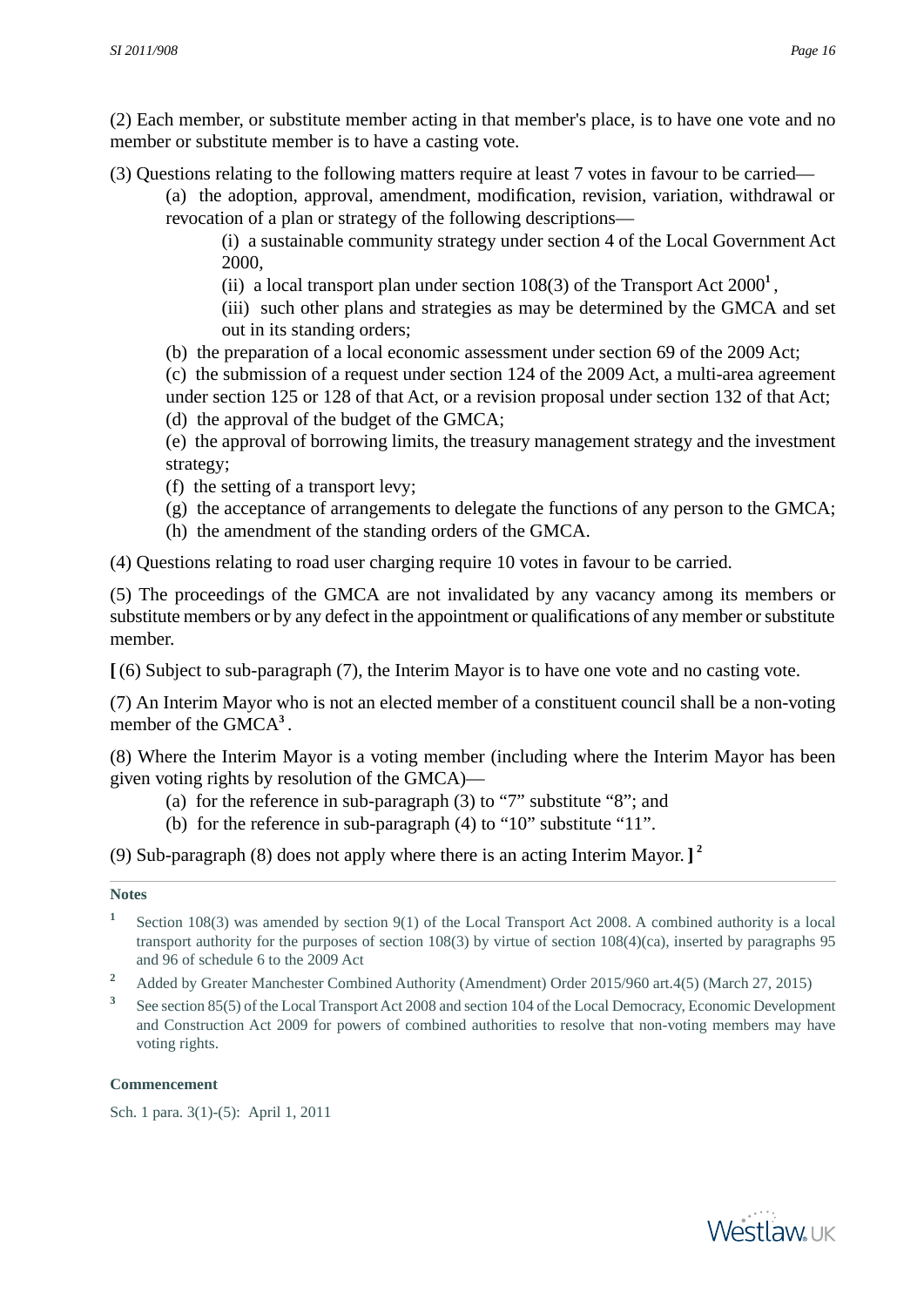## **Extent**

<span id="page-16-0"></span>Sch. 1 para. 3(1)-(9): England

## **Law In Force**

## **4.— Records**

(1) The GMCA must make arrangements for the names of members and substitute members present at any meeting to be recorded.

(2) Minutes of the proceedings of a meeting of the GMCA, or any committee or sub-committee of the GMCA are to be kept in such form as the GMCA may determine.

(3) Any such minutes are to be signed at the same or next suitable meeting of the GMCA by the person presiding at that meeting.

(4) Any minute purporting to be signed as mentioned in sub-paragraph (3) shall be received in evidence without further proof.

(5) Until the contrary is proved, a meeting of the GMCA a minute of whose proceedings has been signed in accordance with this paragraph is deemed to have been duly convened and held, and all the members and substitute members present at the meeting are deemed to have been duly qualified.

(6) For the purposes of sub-paragraph (3) the next suitable meeting is the next following meeting or, where standing orders made by the GMCA provide for another meeting of the authority to be regarded as suitable, either the next following meeting or that other meeting.

## **Commencement**

Sch. 1 para. 4(1)-(6): April 1, 2011

#### <span id="page-16-1"></span>**Extent**

Sch. 1 para. 4(1)-(6): England

#### **Law In Force**

## **5. Standing Orders**

The GMCA may make standing orders for the regulation of its proceedings and business and may vary or revoke any such orders.

**Commencement**

<span id="page-16-2"></span>Sch. 1 para. 5: April 1, 2011

#### **Extent**

Sch. 1 para. 5: England

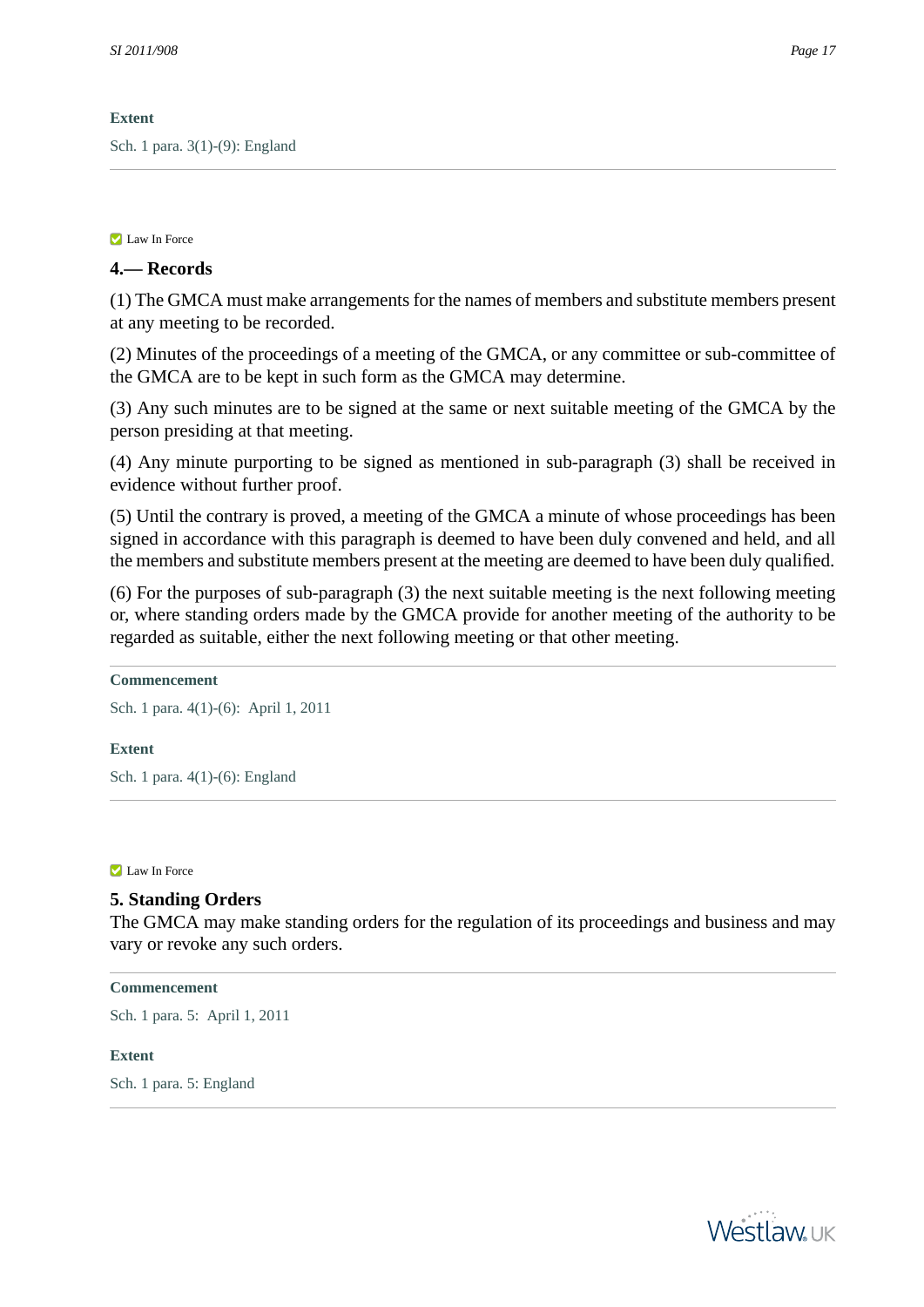# **1.— Remuneration**

(1) [Subject to sub-paragraph (3), no remuneration  $\mathbf{l}^1$  is to be payable by the GMCA to its members, other than allowances for travel and subsistence paid in accordance with a scheme drawn up by the GMCA.

(2) A constituent council may, in accordance with its own scheme of allowances, pay a special responsibility allowance to any member appointed by it to the GMCA in respect of duties and responsibilities undertaken as a member of the GMCA.

**[** (3) The GMCA may only pay an allowance to the Interim Mayor if—

(a) the GMCA has considered a report published by an independent remuneration panel established by one or more of the constituent councils under regulation 20 of the Local Authorities (Members' Allowances) (England) Regulations 2003 which contains recommendations for such an allowance; and

(b) the allowance paid by the GMCA does not exceed the amount specified in the recommendation made by the independent remuneration panel.

**] 2**

## **Notes**

- **<sup>1</sup>** Words substituted by Greater Manchester Combined Authority (Amendment) Order 2015/960 art.4(6)(a) (March 27, 2015)
- <sup>2</sup> Added by Greater Manchester Combined Authority (Amendment) Order 2015/960 art.4(6)(b) (March 27, 2015)

## **Commencement**

Sch. 1 para. 1i(1)-(2): April 1, 2011

## <span id="page-17-0"></span>**Extent**

<span id="page-17-1"></span>Sch. 1 para. 1i(1)-(3)(b): England

# **SCHEDULE 2**

# **Amendment of Section 9 of the Transport Act 1968**

**Article 7**

#### **Law In Force**

**1.**  Section 9 of the Transport Act 1968<sup>1</sup> is amended as follows.

#### **Notes**

**<sup>1</sup>** section 9 was amended by the Local Government (Scotland) Act 1973 (c. 65)Schedule 18, paragraph 1; by the Transport Act 1985 (c. 67)sections 57(1), 58(2), Schedule 3, paragraph 3, Schedule 8; by theLocal Government (Scotland) Act 1994 (c. 39) Schedule 13, paragraph 80(2; and in relation to England and Wales only by the Local Transport Act 2008 (c. 26)section 98(4), Schedule 4, paragraph 2 and Schedule 7, Part 4

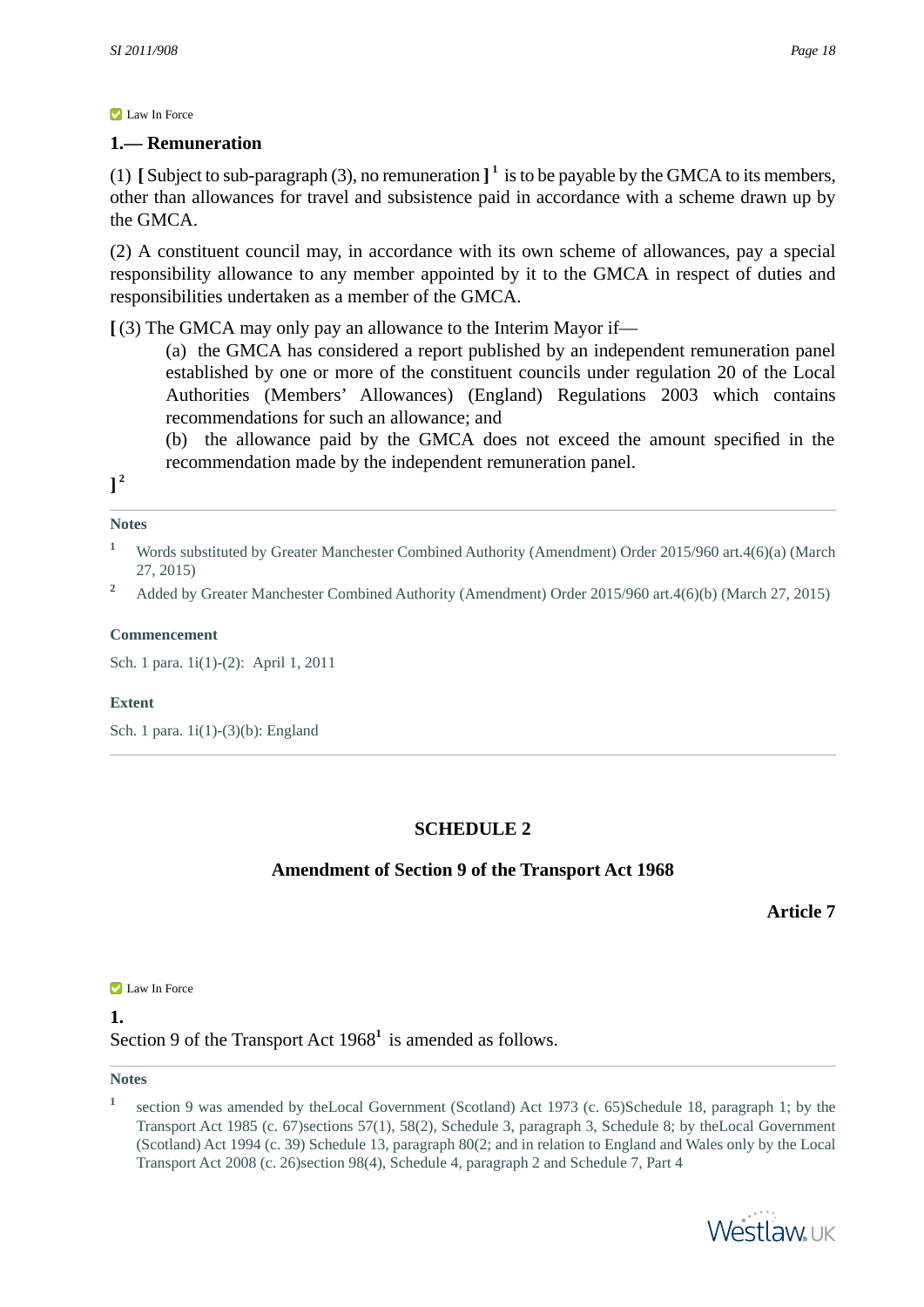Sch. 2 para. 1: April 1, 2011

#### **Extent**

<span id="page-18-0"></span>Sch. 2 para. 1: England

#### **Law In Force**

## **2.**

In subsection  $(1)(a)$ —

(a) in subparagraph (i) after "metropolitan counties" there is inserted "except Greater Manchester";

- (b) the word "and" after subparagraph (i) is omitted; and
- (c) after subparagraph (i) there is inserted—

"(ia) the metropolitan county of Greater Manchester shall be the area of a combined authority; and"

#### **Commencement**

Sch. 2 para. 2(a)-(c): April 1, 2011

#### <span id="page-18-1"></span>**Extent**

Sch. 2 para. 2(a)-(c): England

#### **Law In Force**

#### **3.**

In subsection  $(1)(b)$ —

- (a) the word "and" after subparagraph (i) is omitted; and
- (b) after subparagraph (i) there is inserted—

"(ia) in relation to the metropolitan county of Greater Manchester, the Greater Manchester Combined Authority; and."

### **Commencement**

<span id="page-18-2"></span>Sch. 2 para. 3(a)-(b): April 1, 2011

#### **Extent**

Sch. 2 para. 3(a)-(b): England

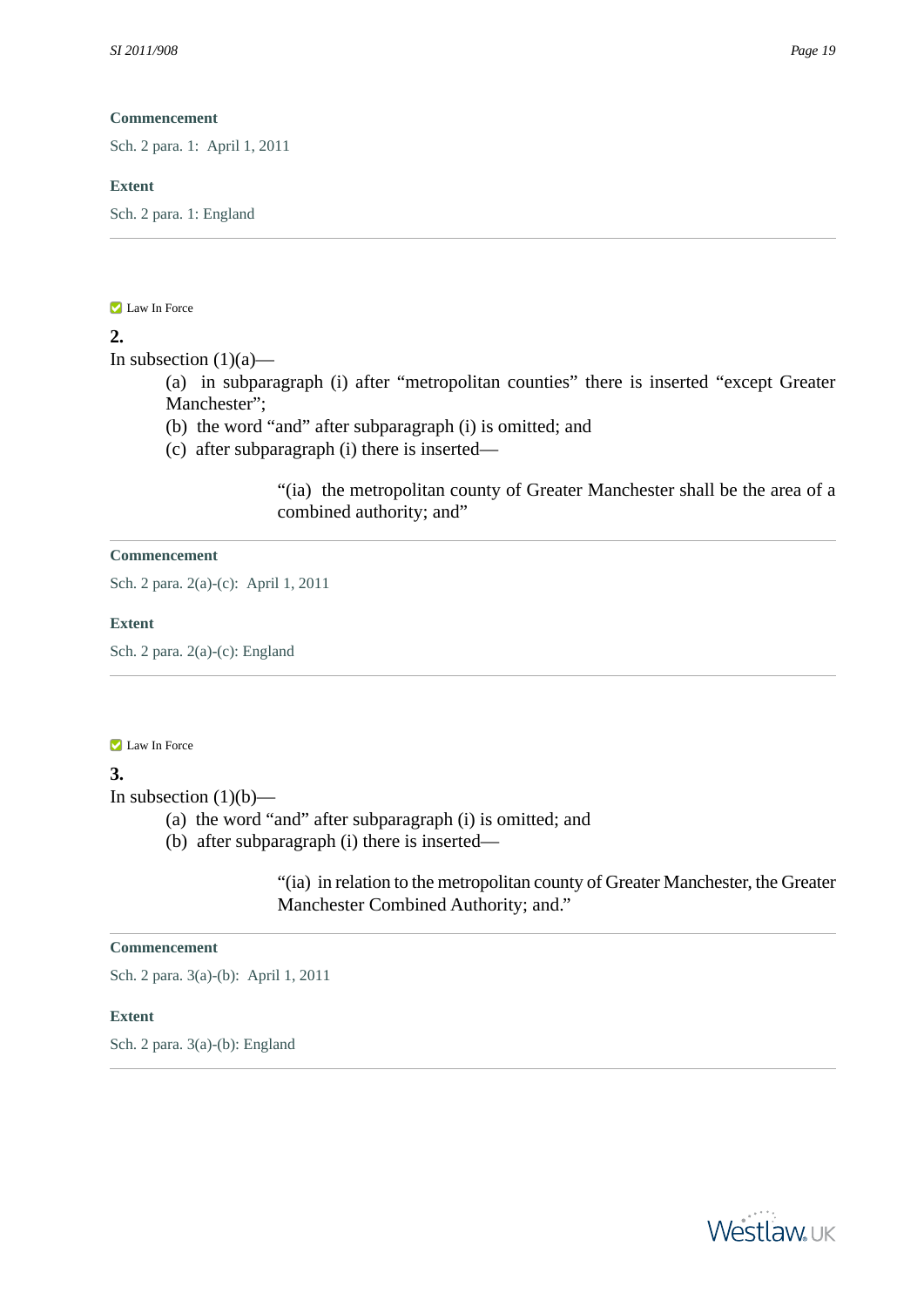## **4.**

In subsections (2) and (3) after "integrated transport area" there is in each case inserted ", the area of the Greater Manchester Combined Authority".

#### **Commencement**

Sch. 2 para. 4: April 1, 2011

#### **Extent**

<span id="page-19-0"></span>Sch. 2 para. 4: England

#### **Law In Force**

## **5.**

In subsection (5) after "integrated transport area" there is inserted "or the area of the Greater Manchester Combined Authority".

#### **Commencement**

Sch. 2 para. 5: April 1, 2011

### <span id="page-19-1"></span>**Extent**

Sch. 2 para. 5: England

#### **Law In Force**

## **6.**

After subsection (5) there is inserted—

"(5A) In this section "the Greater Manchester Combined Authority" means the body of that name constituted by the Greater Manchester Combined Authority Order 2011."

## **Commencement**

<span id="page-19-2"></span>Sch. 2 para. 6: April 1, 2011

## **Extent**

Sch. 2 para. 6: England

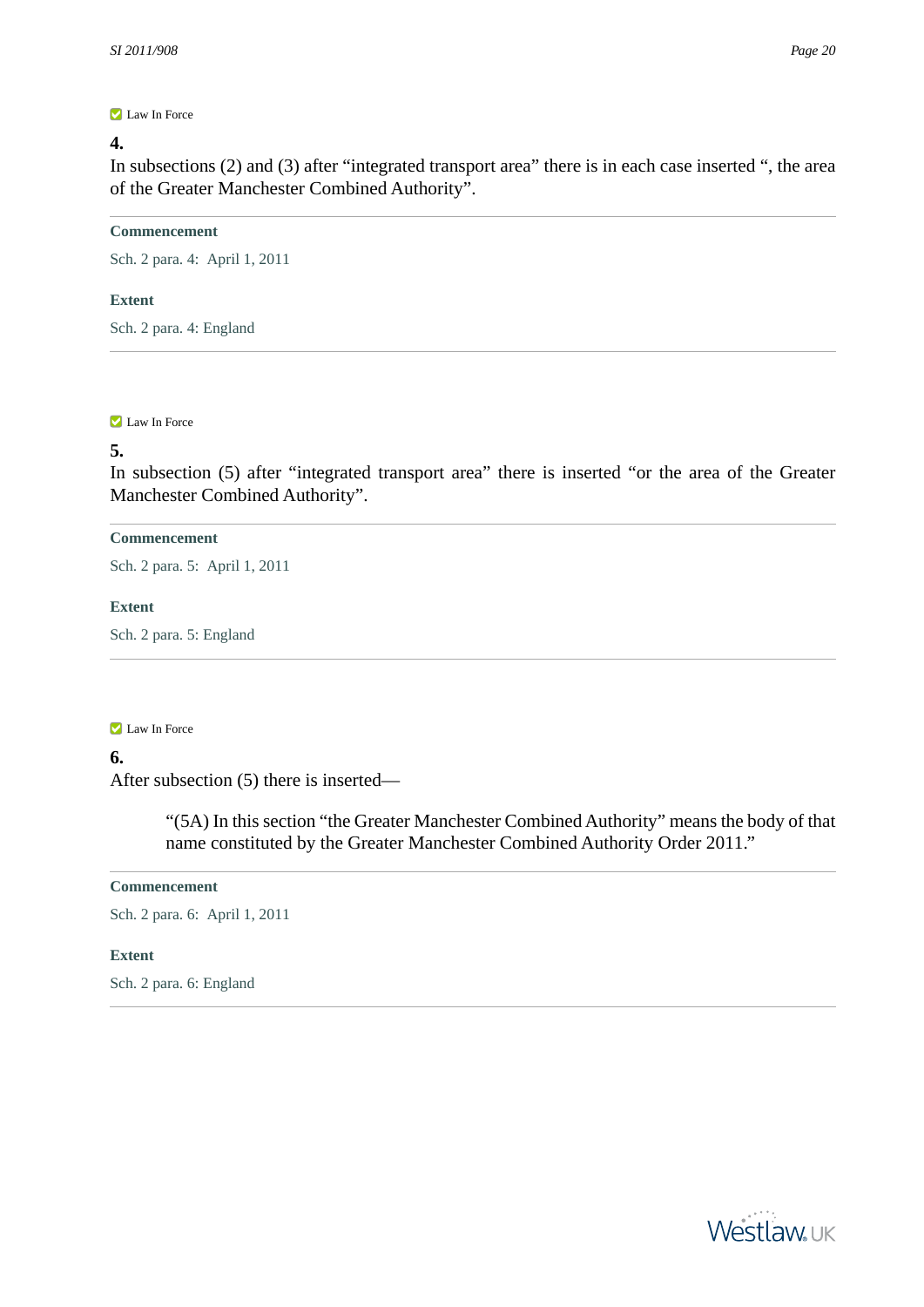# **SCHEDULE 3**

# **Economic development and regeneration functions**

**Article 10**

#### <span id="page-20-0"></span>**Law In Force**

## **1.**

The power under section 144 of the Local Government Act 1972 (the power to encourage visitors and provide conference and other facilities).

#### **Commencement**

Sch. 3 para. 1: April 1, 2011

#### <span id="page-20-1"></span>**Extent**

Sch. 3 para. 1: England

#### **Law In Force**

## **2.**

The duty under section 8(1)Housing Act 1985**<sup>1</sup>** (duty of local housing authorities to consider housing conditions in their district and the needs of the district with respect to the provision of further housing accommodation).

#### **Notes**

#### **Commencement**

<span id="page-20-2"></span>Sch. 3 para. 2: April 1, 2011

#### **Extent**

Sch. 3 para. 2: England

#### **Law In Force**

### **3.**

The duties under section 82 of the Environment Act 1995(duty to cause a review to be conducted of quality for the time being, and the likely future quality within the relevant period, of air within the authority's area and associated duties).



**<sup>1</sup>** Section 144 was amended by Schedule 2 to the Local Government (Miscellaneous Provisions) Act 1976 (c. 57), Part 16 of Schedule 34 to the Local Government, Planning and Land Act 1980 (c. 65) and Schedule 17 to the Local Government Act 1985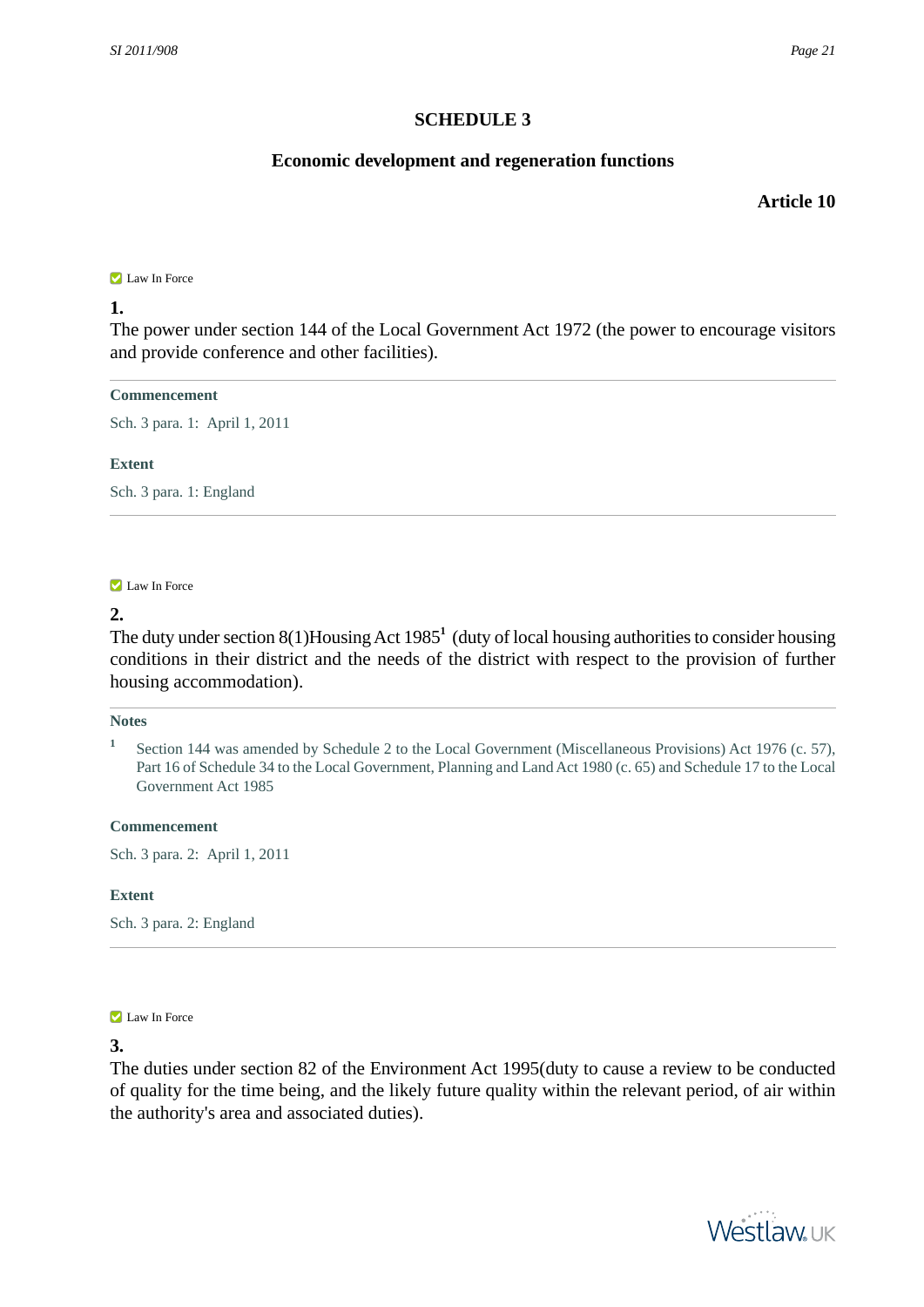Sch. 3 para. 3: April 1, 2011

#### **Extent**

<span id="page-21-0"></span>Sch. 3 para. 3: England

#### **Law In Force**

## **4.**

The duty under section 83 of the Environment Act 1995 (duty to designate air quality management areas).

#### **Commencement**

Sch. 3 para. 4: April 1, 2011

#### <span id="page-21-1"></span>**Extent**

Sch. 3 para. 4: England

## **Law In Force**

## **5.**

The duties under section 84 of the Environment Act 1995 (duties in relation to designated area).

#### **Commencement**

<span id="page-21-2"></span>Sch. 3 para. 5: April 1, 2011

#### **Extent**

Sch. 3 para. 5: England

**Law In Force** 

# **6.**

The duties under sections 15ZA, 15ZB, 15ZC, 17A, 18A(1)(b), of the Education Act 1996 and the power under sections 514A and 560A of that Act<sup>1</sup> (duties and powers related to the provision of education and training for persons over compulsory school age).

#### **Notes**

**1** Sections 15ZA, 15ZB, 15ZC were inserted by section 41 of the Apprenticeships, Skills, Children and Learning Act 2009 (c. 22), sections 17A and 18A(1)(b) by section 45 of that Act (not yet commenced), section 514A by section 46 of that Act and section 560A by section 47 of that Act

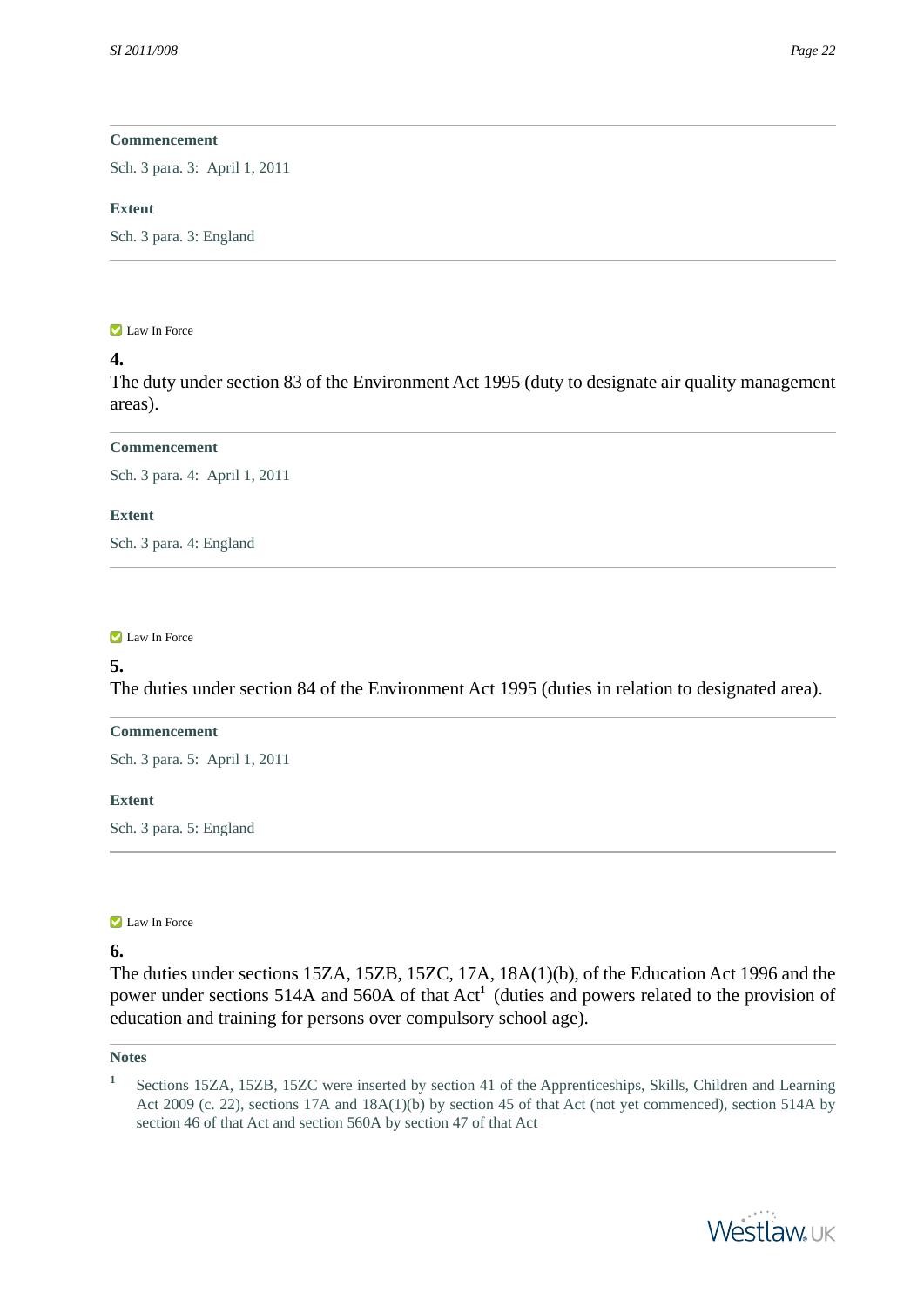Sch. 3 para. 6: April 1, 2011

#### **Extent**

<span id="page-22-0"></span>Sch. 3 para. 6: England

#### **Law In Force**

# The power under section 2 of the Local Government Act 2000**<sup>1</sup>** (promotion of well-being).

## **Notes**

**7.** 

**<sup>1</sup>** To which there are amendments not relevant to this Order

#### **Commencement**

Sch. 3 para. 7: April 1, 2011

#### <span id="page-22-1"></span>**Extent**

Sch. 3 para. 7: England

#### **Law In Force**

## **8.**

The duty under section 4(1) of the Local Government Act 2000 (duty to prepare a strategy for promoting or improving the economic, social and environmental well-being of their area and contributing to the achievement of sustainable development in the United Kingdom) and the power under section 4(2) of the Local Government Act 2000 (power to modify their sustainable communities strategy).

#### **Commencement**

<span id="page-22-2"></span>Sch. 3 para. 8: April 1, 2011

#### **Extent**

Sch. 3 para. 8: England

**Law In Force** 

## **9.**

The duty under section 69 of the 2009 Act (duty to prepare an assessment of economic conditions).

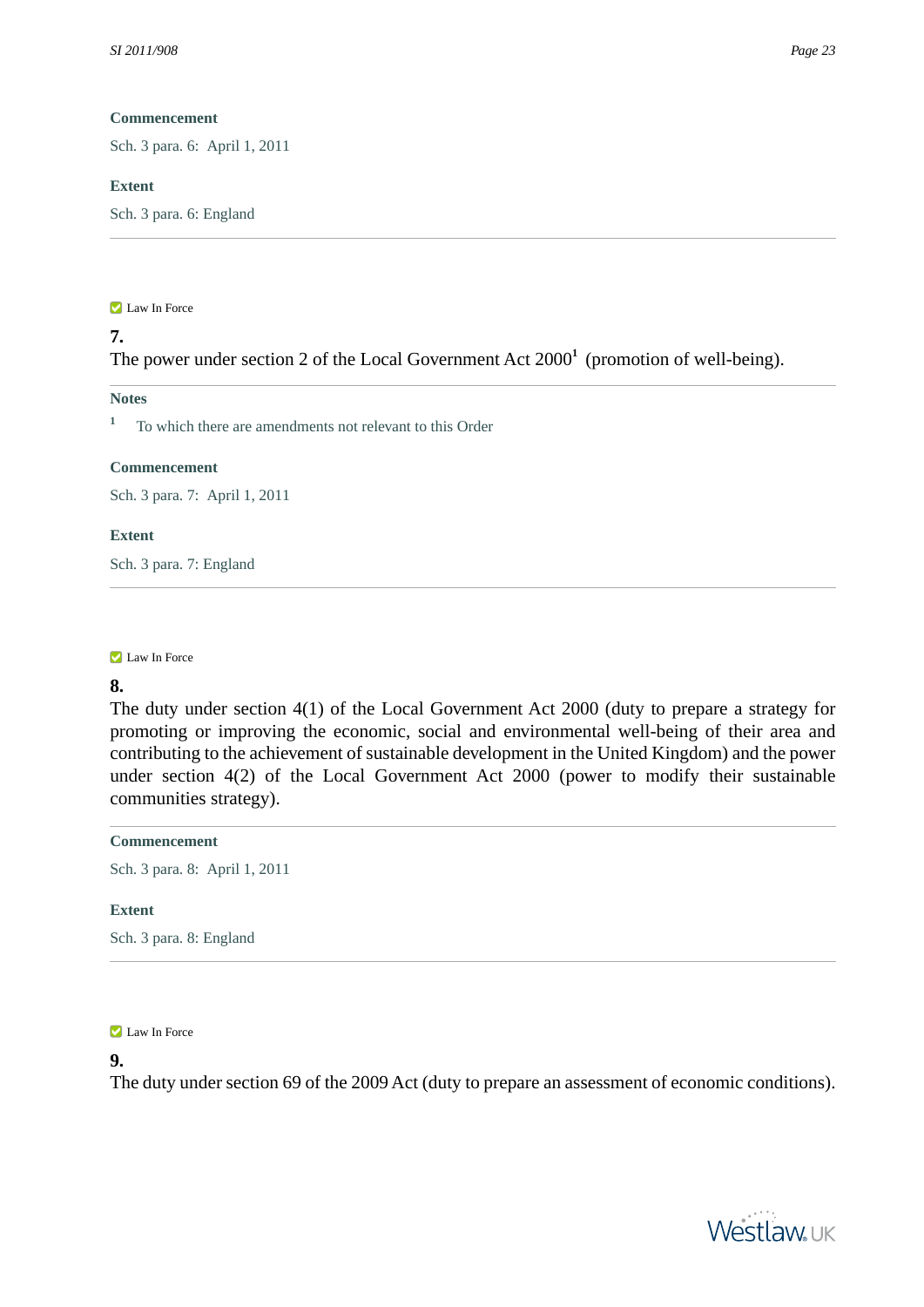Sch. 3 para. 9: April 1, 2011

#### **Extent**

<span id="page-23-0"></span>Sch. 3 para. 9: England

#### **EXPLANATORY NOTE**

*(This note is not part of the Order)*

<span id="page-23-1"></span>This order establishes the Greater Manchester Combined Authority.

Part 6 of the Local Democracy, Economic Development and Construction Act 2009 ("the 2009 Act") provides for the establishment of combined authorities for the areas of two or more local authorities in England. Combined authorities are bodies corporate which may be given power to exercise functions relating to transport and to economic development and regeneration in their area.

The Secretary of State may only establish a combined authority for an area where a scheme for such an authority has been published under section 109 of the 2009 Act. This order has been made following the publication of such a scheme on 29th March 2010 by the 10 metropolitan district councils (the constituent councils) whose areas together make up the combined area of the new authority. The scheme is available at www.agma.gov.uk.

Part 2 of the Order establishes the new authority, to be known as the Greater Manchester Combined Authority ("the GMCA") on 1st April 2011, and makes provision for its constitution and funding.

Article 4 of and Schedule 1 to the Order make provision for the constitution of the GMCA. This is supplemental to the provision that is made by Part I of Schedule 12 to the Local Government Act 1972 (*see* paragraph (6A) of that Schedule, as amended by the 2009 Act).

Article 5 makes provision for the funding, by the constituent councils, of those costs of the GMCA that relate to the exercise of its economic development and regeneration functions.

Part 3 is about the transport aspects of the combined authority. Article 6 dissolves the Greater Manchester Integrated Transport Area (formerly the Greater Manchester Passenger Transport Area) and abolishes the Greater Manchester Integrated Transport Authority (formerly the Greater Manchester Passenger Transport Authority) and transfers its functions and property, rights and liabilities to the Combined Authority. Article 7 makes general adaptations to primary and subordinate legislation, so as that references to an integrated transport authority or area are to be treated as extending to the Combined Authority and its area, and introduces Schedule 2 which makes specific amendments to section 9 of the Transport Act 1968.

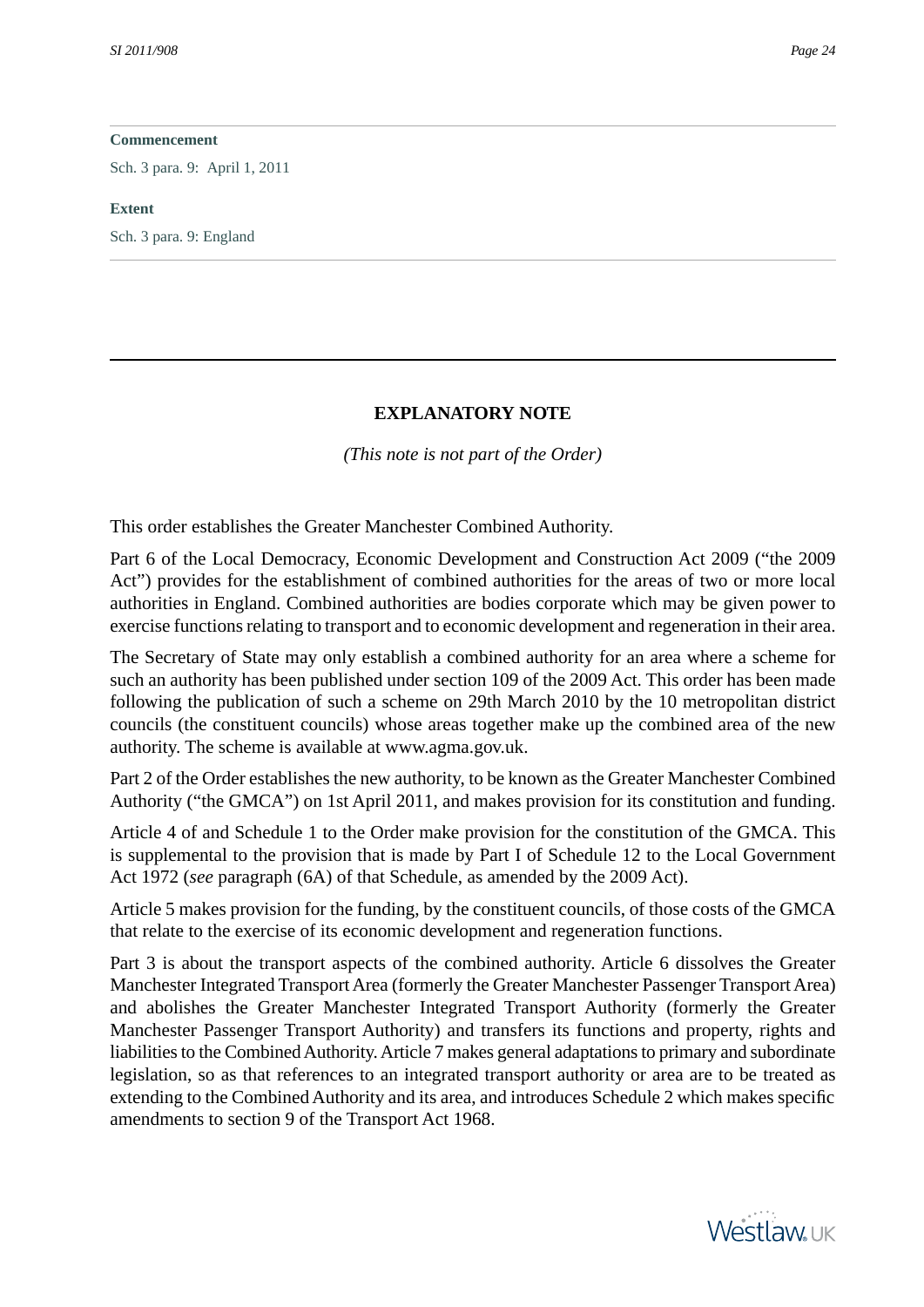Article 8 delegates certain transport functions (in particular those relating to the placing of traffic light signals) of the constituent councils to the Combined Authority and provision is made for defraying the cost of discharging those functions. It is further provided that the delegated functions are not exercisable by the constituent councils either concurrently or in place of the GMCA and are to be treated as functions of the GMCA for the purposes of section 101 of the Local Government Act 1972. Article 9 makes the Greater Manchester Passenger Transport Executive an executive body of the Combined Authority and changes its name to "Transport for Greater Manchester". Section 101 of the Local Government Act 1972 is modified in its application to the Combined Authority so as to enable it (and a joint committee of local authorities of which the Combined Authority is a constituent authority) to arrange for the discharge of functions by Transport for Greater Manchester. Section 101 of that Act and section 19 of the Local Government Act 2000 (and regulations made under it) are also applied with modifications so as to enable the GMCA to sub-delegate to Transport for Greater Manchester any other functions delegated to the GMCA by the constituent councils.

Part 4 confers additional functions on the GMCA. Article 10 confers functions of the constituent councils relating to economic development and regeneration. These are set out in Schedule 3 to the Order and are to be exercised concurrently with the constituent councils. Articles 11 to 14 make some general, incidental provisions relating to the GMCA to enable it to carry out its functions more effectively.

Part 5 makes supplementary provision. Article 15 transfers the Commission for the New Economy and Manchester Investment and Development Agency Service Limited, companies owned by the constituent councils, to the GMCA. Article 16 provides for the constituent councils to transfer other property, rights and liabilities via a scheme to be made under this Order. Article 17 ensures continuity when functions, property, rights or liabilities are transferred by the Order or a scheme made under it.

A full regulatory impact assessment has not been prepared as this instrument will have no impact on the costs of business and the voluntary sector.

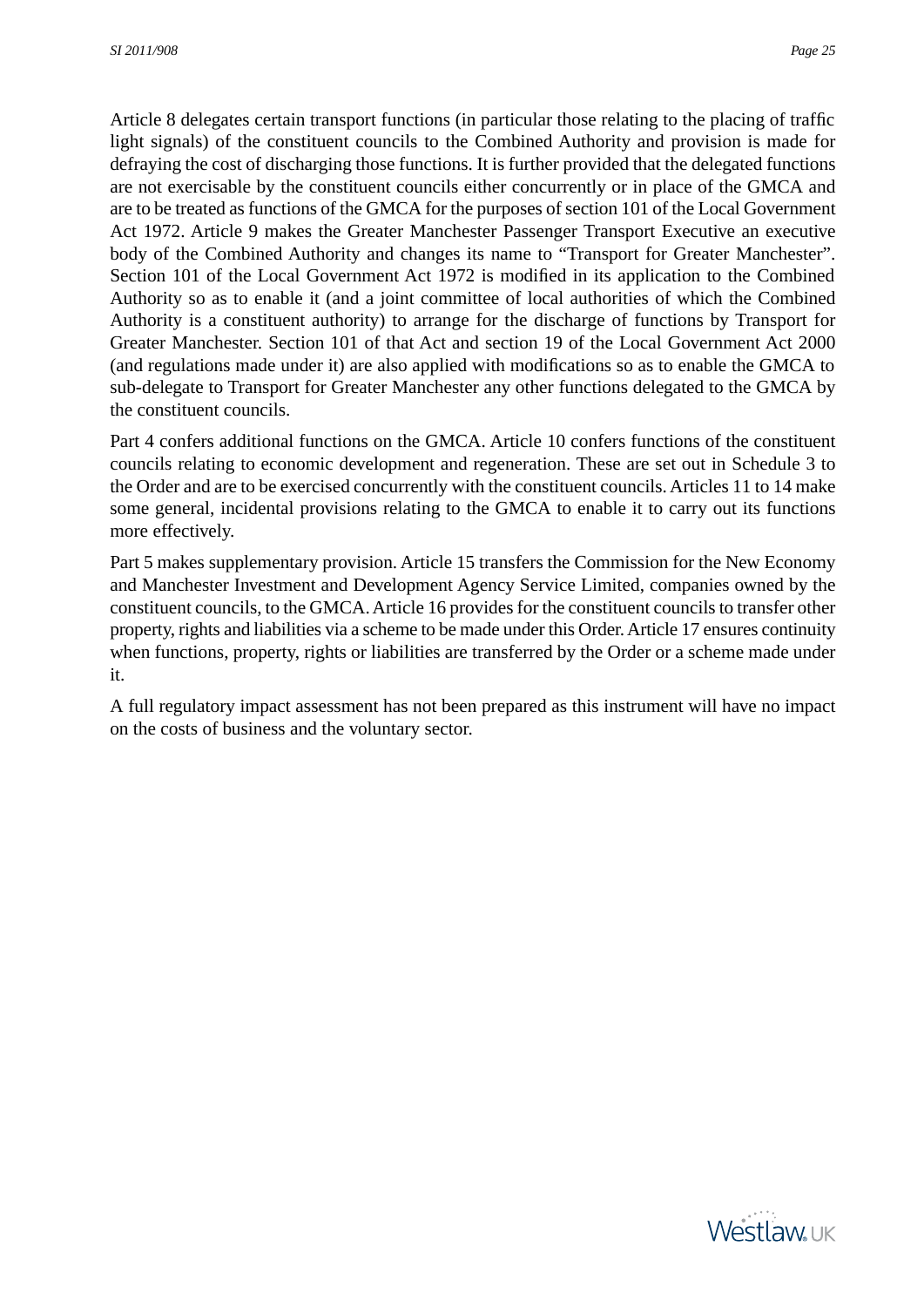# **Table of Contents**

<span id="page-25-0"></span>

| M              |                                                                       |  |
|----------------|-----------------------------------------------------------------------|--|
| Ø              |                                                                       |  |
|                | Part 2 Establishment of a Combined Authority for Greater Manchester 3 |  |
| Ø              |                                                                       |  |
| М              |                                                                       |  |
| $\blacksquare$ |                                                                       |  |
|                |                                                                       |  |
| M              |                                                                       |  |
| M              |                                                                       |  |
| M              |                                                                       |  |
| M              |                                                                       |  |
|                |                                                                       |  |
|                |                                                                       |  |
| Ø              |                                                                       |  |
|                |                                                                       |  |
| $\blacksquare$ |                                                                       |  |
| M              |                                                                       |  |
| М              |                                                                       |  |
| Ø              |                                                                       |  |
|                |                                                                       |  |
| M              |                                                                       |  |
| M              |                                                                       |  |
| Ø              |                                                                       |  |
| M              |                                                                       |  |
|                |                                                                       |  |
| Ø              |                                                                       |  |
| Ø              |                                                                       |  |
| Ø              |                                                                       |  |
| M              |                                                                       |  |
| М              |                                                                       |  |
| M              |                                                                       |  |
| M              |                                                                       |  |
| Ø              |                                                                       |  |
|                |                                                                       |  |
| Ø              |                                                                       |  |